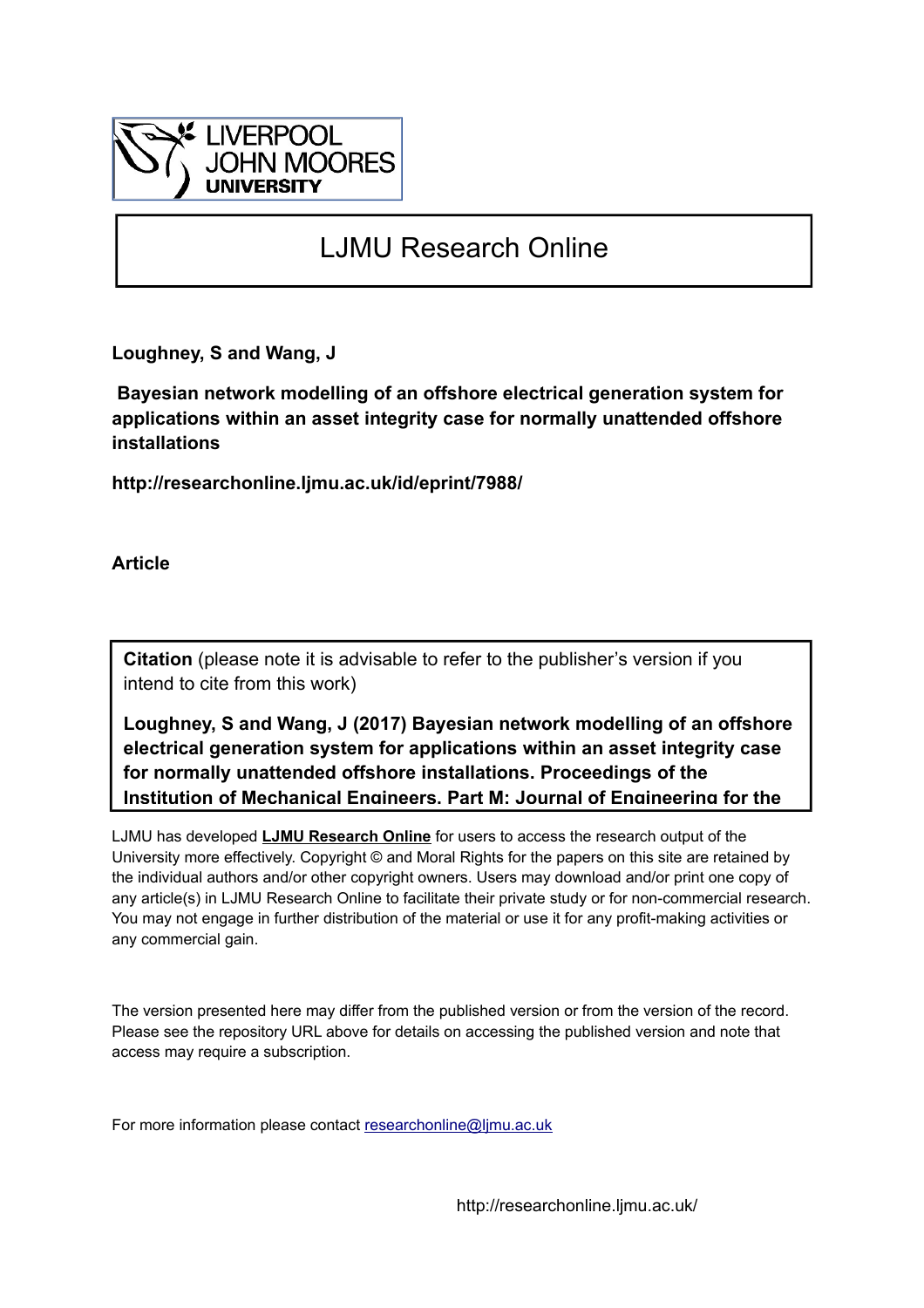# Bayesian network modelling of an offshore electrical generation system for applications within an asset integrity case for normally unattended offshore installations

S. Loughney, J. Wang *Liverpool John Moores University, UK*

**ABSTRACT:** This paper proposes the initial stages of the application of Bayesian Networks in conducting quantitative risk assessment of the integrity of an offshore system. The main focus is the construction of a Bayesian Network (BN) model that demonstrates the interactions of multiple offshore safety critical elements to analyse asset integrity. The majority of the data required to complete the BN was gathered from various databases and past risk assessment experiments and projects. However, where data was incomplete or non-existent, expert judgement was applied through Pairwise Comparison, Analytical Hierarchy Process (AHP) and a Symmetric Method to fill these data gaps and to complete larger Conditional Probability Tables (CPTs). A NUI (Normally Unattended Installation) - Integrity Case will enable the user to determine the impact of deficiencies in asset integrity and demonstrate that integrity is being managed to ensure safe operations in situations whereby physical human to machine interaction is not occurring. The Integrity Case can be said to be dynamic as it shall be continually updated for an installation as the Quantitative Risk Analysis (QRA) data is recorded. This allows for the integrity of the various systems and components of an offshore installation to be continually monitored. The Bayesian network allows cause-effect relationships to be modelled through clear graphical representation. The model accommodates for continual updating of failure data.

**Keywords:** Offshore safety, Integrity case, Bayesian networks, Offshore installations, Electrical generation systems

# **1 INTRODUCTION**

This research focuses on the development of an Initial Bayesian Network (BN) model for modelling system and component failures on a large offshore installation. The intention of the presented research is to model a sequence of events following a specific component failure, under certain conditions and assumptions. This sequence of events is then applied to a BN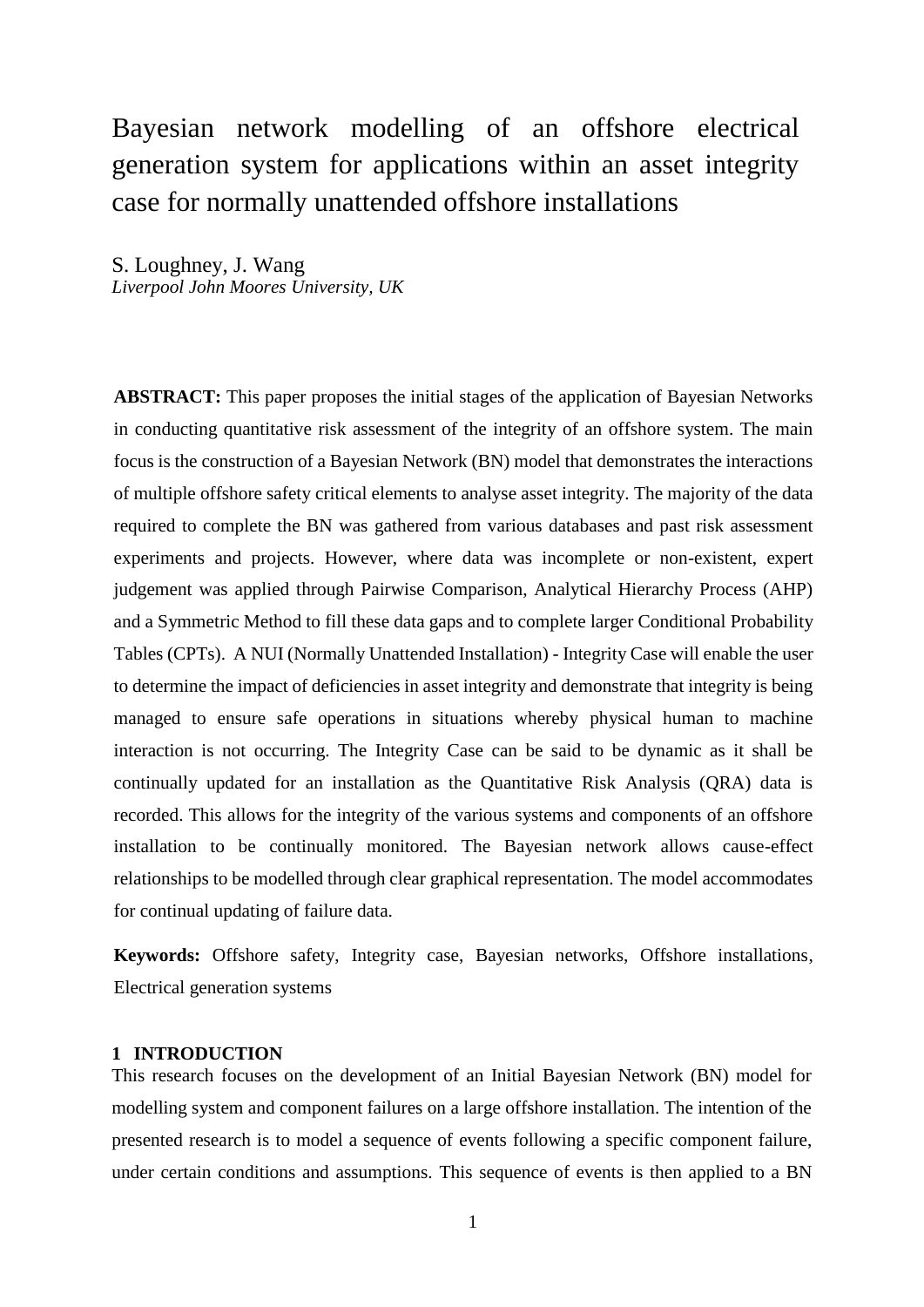model using a proposed methodology. This should provide a base with which to expand the BN model to facilitate the requirement of having a dynamic risk assessment model within an NUI (Normally Unattended Installation) - Integrity Case. The purpose of the BN model is to demonstrate that it is possible to accurately and sufficiently apply BN techniques to offshore systems and their associated failures and hazard. The aim of this is to apply Bayesian theory and BNs to the integrity case as the basis for modelling various other offshore systems and monitoring their integrity based upon the data and scenarios within the BN models.

An Asset Integrity Case will enable the user to determine the impact of deficiencies in asset integrity on the potential loss of life and demonstrate that integrity is being managed to ensure safe operations. The Integrity Case is an extended Safety Case. Where safety cases demonstrate that safety procedures are in place, the Integrity Case shall ensure that the safety procedures are properly implemented. The Integrity Case can be applicable to operations for any large scale asset, and in the case of this research the large asset for which the Integrity Case shall be developed is an offshore installation [1]. By expanding on this Integrity Case proposal, it is intended that an Integrity Case be developed for a Normally Unattended Installation (NUI) in conjunction with a dynamic risk assessment model to maintain a live representation of an offshore installations integrity. Furthermore, it is proposed that the NUI-Integrity Case be initially developed utilising a manned installation, but modelling failure and risks without human presence on board. This is due to a much larger range of failure data being available regarding manned installations as opposed to unmanned installations. Similarly, should a risk assessment model be feasible for various hazardous zones of an installation, and the dynamic model proves to be effective in the detection of failures and mapping of consequences, it may be possible to reduce the number of personnel on board manned offshore installations, to reduce the risk of injury and fatality.

The paper is structured as follows. Section 2 presents a literature review, outlining the background into the research. An outline of BNs and a proposed methodology of constructing a BN model is shown in section 3. Section 4 outlines and analyses a case study to demonstrate the proposed methodology. Section 5 summarizes the paper.

#### **2 LITERATURE REVIEW**

#### **2.1** *Offshore Safety Assessment*

Following the public inquiry into the Piper Alpha disaster, the responsibilities for offshore safety regulations were transferred from the Department of Energy to the Health and Safety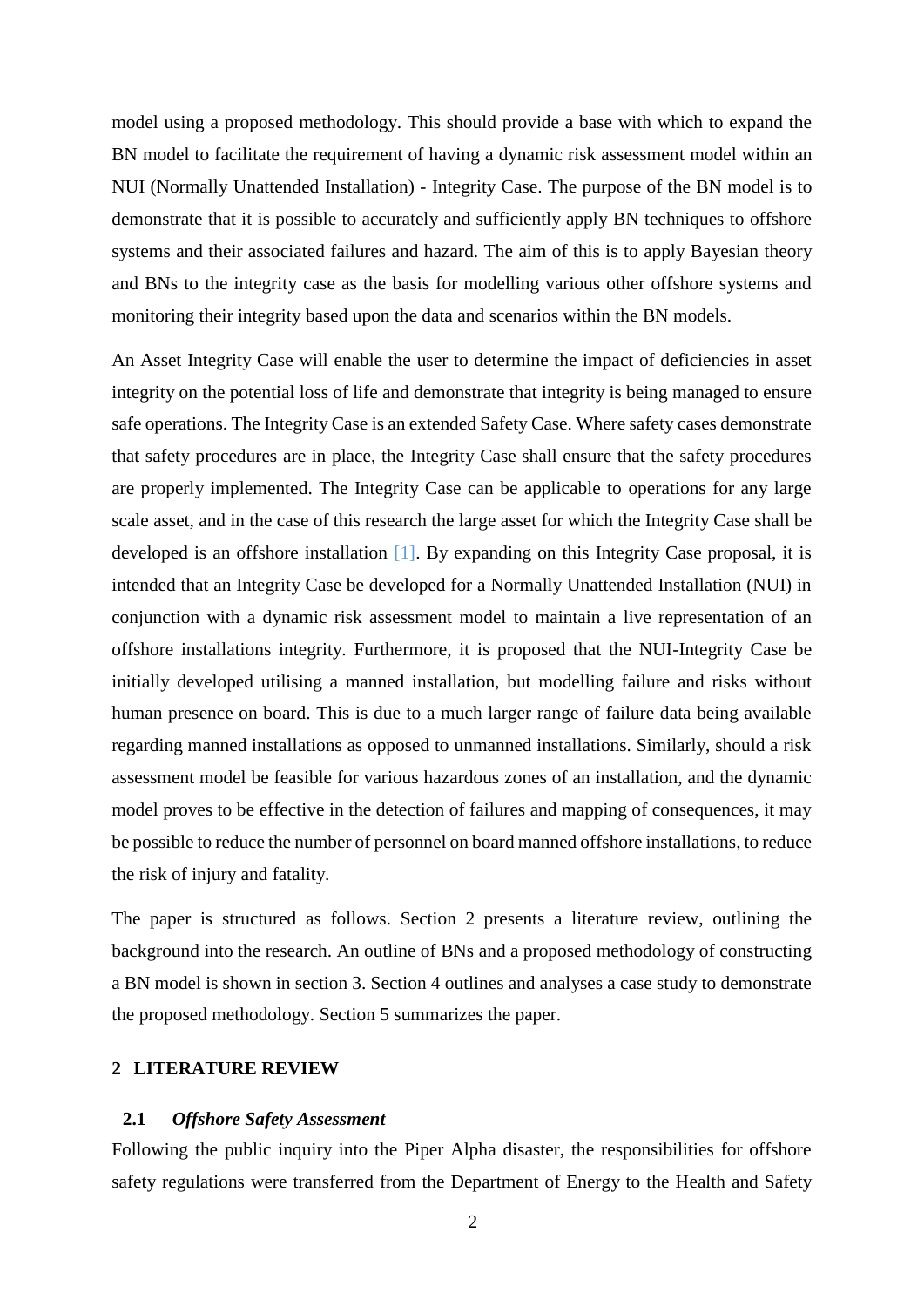Commission (HSC) through the Health and Safety Executive (HSE) as the singular regulatory body for safety in the offshore industry  $\lceil 2 \rceil \lceil 3 \rceil$ . In response to this the HSE launched a review of all safety legislation and subsequently implemented changes. The propositions sought to replace the legislations that were seen as prescriptive to a more "goal setting" approach. Several regulations were produced, with the mainstay being the Health and Safety at Work Act [4]. Under this a draft of the offshore installations safety case regulations was produced. The regulations required the preparation of operational safety cases for all offshore installations, both fixed and mobile. In addition, new fixed platforms require a design safety case and in the case for mobile installations the duty holder is the owner [2].

Offshore operators must prepare acceptable operational safety cases (SC) for all existing and new offshore installations which is subject to approval based on an independent reputable organisation's verification, such as; DNV GL (Det Norske Veritas) (Germanischer Lloyd), for acceptance, and it is an offence to operate without an approved SC [5]. The SC must show that it identifies the hazards with potential to produce a serious accident and that these hazards are below a tolerability limit and have been reduced to the ALARP Level (As Low As Reasonably Practicable) [2].

Safety and risk assessment for offshore installations is vigorous and requires demonstration from duty holders that all hazards with potential to cause major accident are identified, all major risks have been evaluated, and measures have been or will be taken to control the major accident risks to ensure compliance with the statutory provisions [6].

This is vitally important as accidents in the offshore industry lead to devastating consequences, such as the explosion on board the Deepwater Horizon rig in the Gulf of Mexico which was caused by the failure of a subsea blowout preventer (BOP), with some failures thought to have occurred before the blowout. This solidifies the use of quantitative risk and reliability analysis, with recent emphasis on Bayesian networks, as the model can perform predictive analysis and diagnostic analysis [7].

In 1996 the regulations surrounding safety cases were expanded to include the verification of Safety Critical Elements (SCEs). In conjunction to this, further regulations were introduced, the so called offshore installations and wells regulations. These regulations dealt with the various stages of an installations life cycle. In terms of SCEs, they are defined by HSE (1996) as parts of an installation, including software programs, whose failure has the potential to cause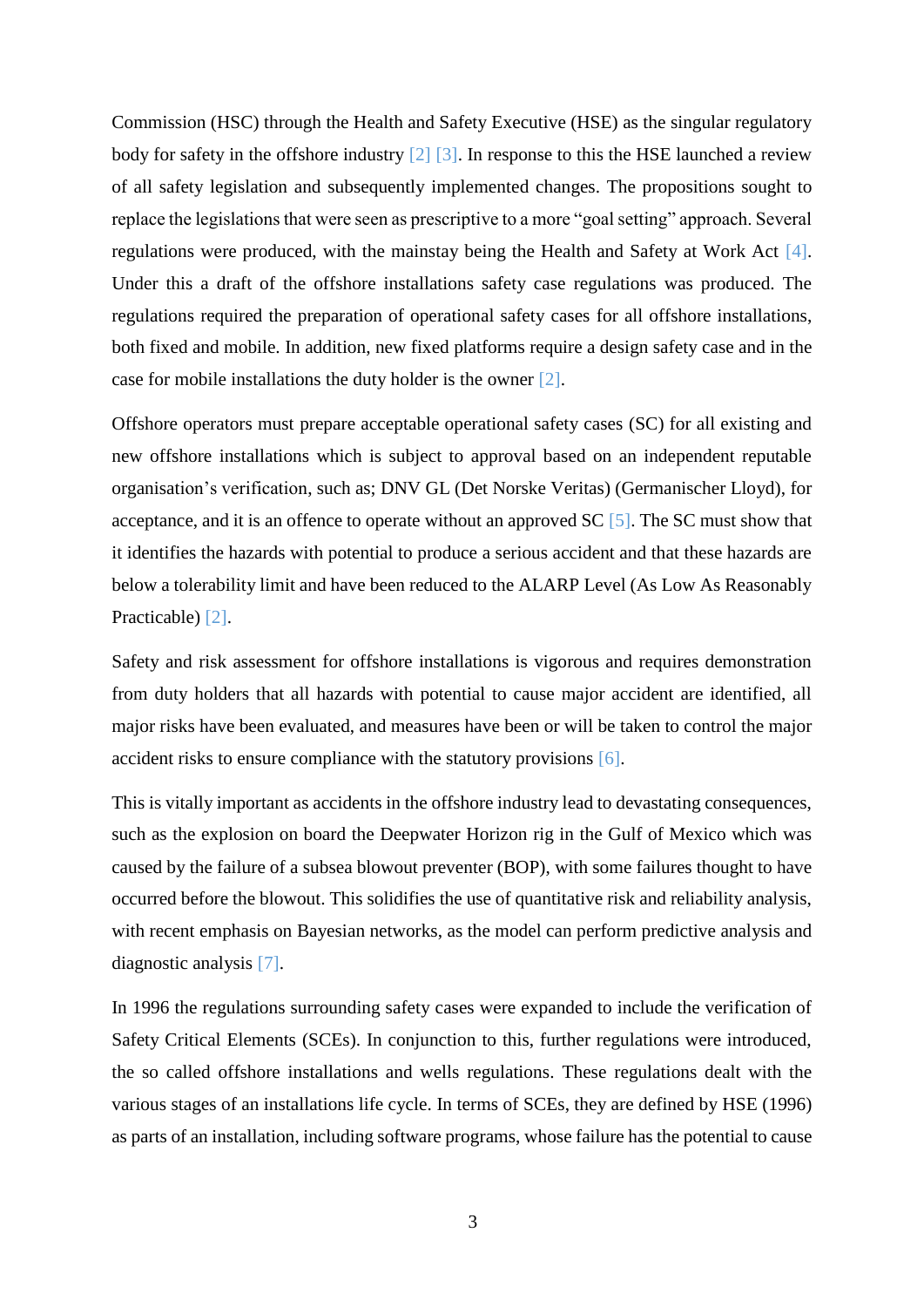or contribute substantially to or whose purpose to prevent or limit effect of a major accident [2] [8].

Recently, however, it is felt that an expansion on Safety Cases is necessary, especially in the offshore and marine industry, as they are static documents that are produced at the inception of offshore installations and contains a structured argument demonstrating that the evidence contained therein is sufficient to show that the system is safe [9]. This is the full extent of Safety Cases. They involve very little updating unless an operational or facility change is made. It can be difficult to navigate through a safety case, as they can be difficult for project teams and regulators to understand, as well as often being monolithic [10]. This is where the e-Safety Case comes into play. e-Safety Cases are html web-based electronic Safety Cases. They are much easier to navigate and have clear concise information about the safety of the facility they are provided for. However, the QRA data (Quantified Risk Assessment) is only updated with the release of updated regulations  $[11]$ . Over the past 10 years it has been stated that a dynamic risk assessment model is required within the offshore and process industries. [12] proposed to apply BN to Bow-Tie (BT) analysis. They postulated that the addition of BN to BT would help to overcome the static limitations of BT and show that the combination could be a substantial dynamic risk assessment tool. Similarly, in the oil, gas  $\&$  process industry [13] proposed a methodology of Dynamic operational Risk Assessment (DORA). This starts from a conceptual framework design to mathematical modelling and to decision making based on cost-benefit analysis. Finally, [1] proposed the idea of a dynamic decision making tool in an Asset Integrity Case.

The Integrity Case, an idea proposed by RMRI Plc. (Risk Management Research Institute), can be said to be dynamic as it shall be continually updated with the QRA data for an installation as the QRA data is recorded. This allows for the integrity of the various systems and components of a large asset, such as an offshore installation, to be continually monitored. This continual updating of the asset's QRA data allows for the users to have a clearer understanding of the current status of an asset. The updating also allows a user to identify the impact of any deviation from specified performance standards, as well as facilitate more efficient identification of appropriate risk reduction measures. Finally, it identifies key trends within assets (e.g.: failures, failure modes), hence, reporting to regulators would improve greatly and it would provide a historical audit trail for the asset. Furthermore, the integrity of an asset is maintained so that potential loss of life is kept ALARP. This means that an asset may continue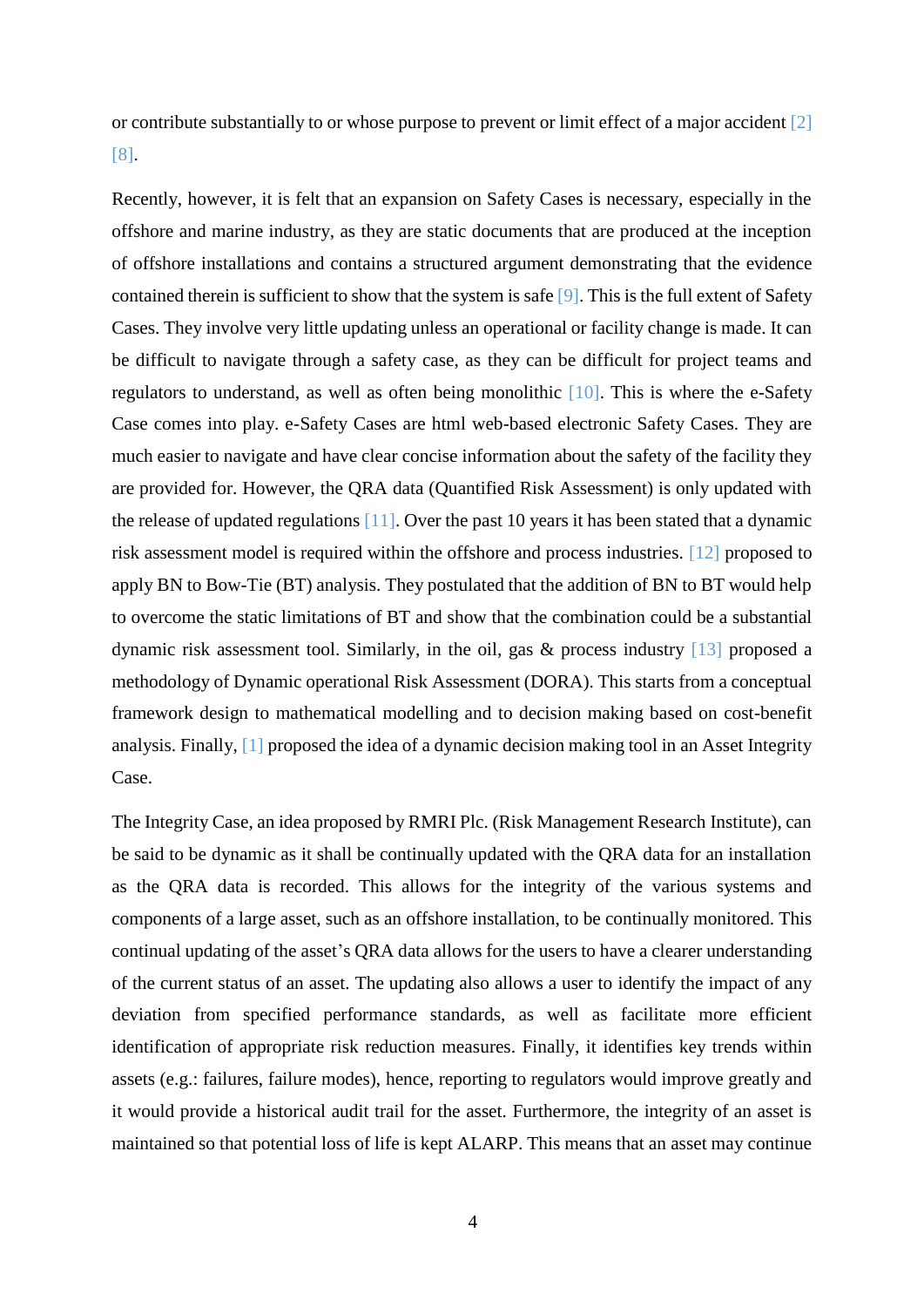safe operations under circumstances that may have instigated precautionary shutdown, resulting in considerable cost savings for the owner and operator [1].

# **2.2** *BN Justification*

Improving offshore safety is a main objective for various offshore organisations such as the HSE and DNV GL. In order to help achieve this improvement in offshore safety risk assessment analysis models need to become more efficient and dynamic. Hence, in this research the development of a potential dynamic risk assessment model is presented, with a focus on specific failure on an offshore installation [14].

The risk of hazards and failures offshore is determined by a large range of factors due to the countless possible scenarios in which incidents and accidents can develop. This makes establishing risk both qualitatively and quantitatively an intimidating task. There are many techniques which can aid risk analysis, yet in this research the focus is to be around BNs, and a large number of studies have been conducted for marine, offshore and process industries. Most studies usually associate themselves around a particular area. For example BNs have been utilised by [7] to conduct quantitative risk assessment of operations in the offshore oil and gas industry. Their method involves translating a flow chart of operations into the BN directly. They then verify their model through the use of a case study involving Subsea Blowout Preventer Operations, in light of the Deepwater Horizon sinking in 2010, whose cause was the failure of the subsea blowout preventer [15]. In another instance [16] applied BN to produce a marine and offshore decision support tool to realistically deal with random uncertainties, while at the same time making risk assessments easier to build and to check [17]. Furthermore, [16] proposed, in their work, an offshore decision-support solution, through BN techniques, to demonstrate that it is necessary to model the assessment domain such that the probabilistic measure of each event becomes more reliable in light of new evidence being received. This is the preferred method as opposed to obtaining data incrementally, causing uncertainty from imperfect understanding and incomplete knowledge of the domain being analysed.

There are a multitude of positive by using BNs over alternate risk assessment methods, for example, in BNs various forms of data can be combined, such as; expert judgement and empirical data. This is particularly useful in situations where there is an absence of data or where data is very sparse. Thus other forms of data and information can be incorporated into the network  $[18]$ . The advantageous nature of BNs over other methods is outlined by  $[12]$ , who investigated the exclusive nature of comparing BNs and Fault Tree Analysis (FTA) in safety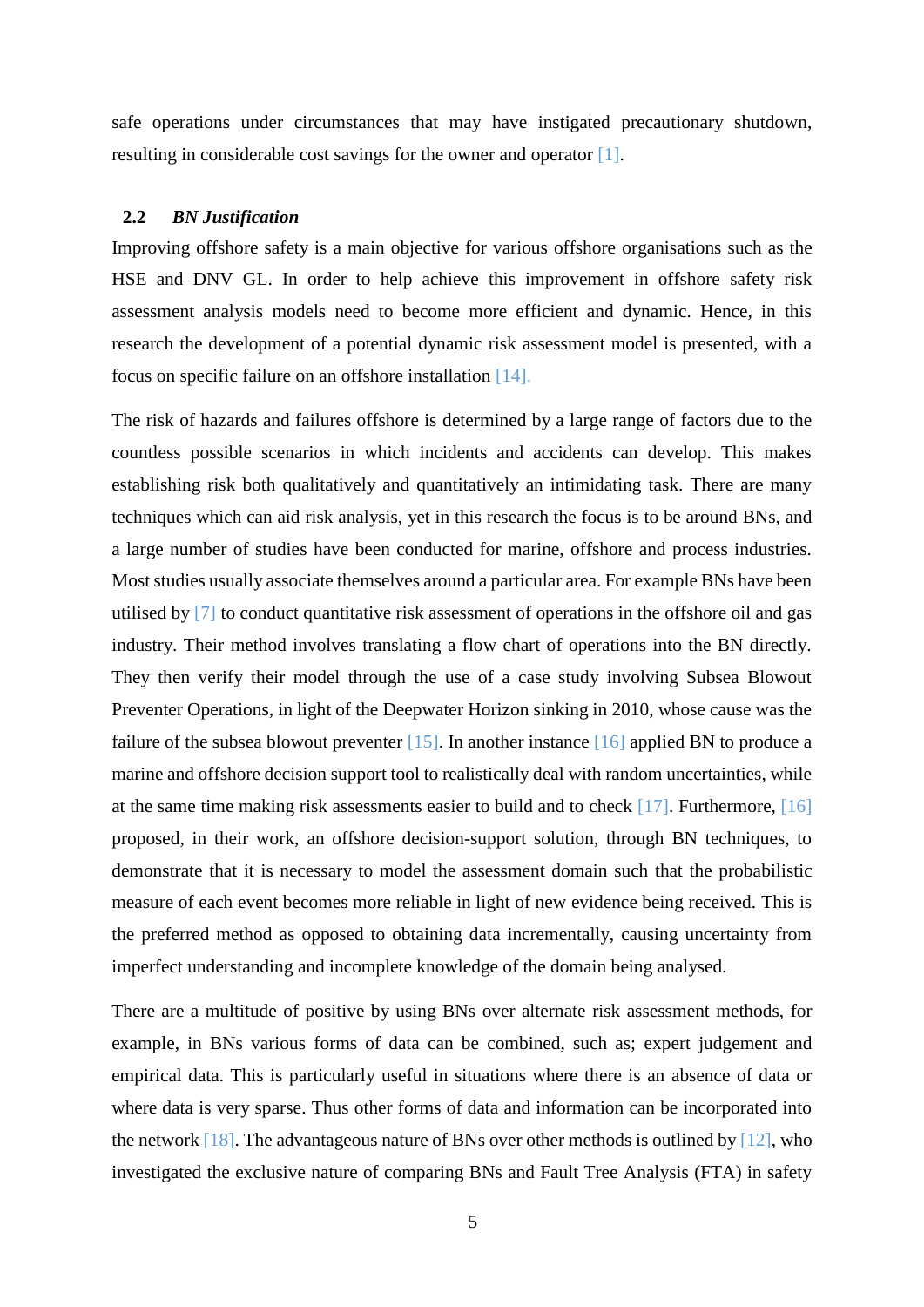analysis within the process industry. It was concluded by them that a BN is a superior technique in safety analysis due to its flexible structure, which allows for it to fit a wide variety of accident scenarios. In conjunction to this, BNs provide a clear visual representation of what they are representing and can be a highly effective tool for generating ideas and expanding the model in itself [17]. This trait is shared by other risk modelling techniques, however, BNs are particularly adaptable method. BNs also facilitate inference and the ability to update predictions through the insertion of new evidence or observations into its parameters. This makes them a very useful tool when dealing with uncertainty.

The BN methodology provides a substantial way in which the modelling of relationships between variables, within a given domain, through the assignment and linking of nodes. The method also allows for clear graphical representation of a scenario resulting from a series of events. The uncertainty between multiple dependencies of nodes is captured through the assignment of conditional probabilities [19]. It is worth noting that BNs are not without their critics. Bayesianism is analysed by [20] and discussed some of the limitations of BNs. He addressed in particular that the Bayesian approach cannot combine conflicting beliefs that are based on different implicit conditions and cannot carry out inference when the premises are based on different implicit conditions [14]. In terms of the research presented in this work, the BN should be thought of as a probabilistic approach to risk analysis which considers factors and chains of potential events, which can result in an undesired situation or condition.

#### **3 METHODOLOGY**

#### **3.1** *Overview of Bayseian Networks*

BNs are a Directed Acyclic Graph (DAG) encoding Conditional Probability Distribution (CPD). There are two main components to BNs. The first is the graphical structure, which provides the qualitative part and the second is the probability distribution which provides the quantitative part [14].

The graphical structure is referred to as the DAG. The DAG contains a set of nodes each representing a random/chance variable which can take the form of an event, the presence of something, a measurable parameter, a latent variable and an unknown parameter or hypothesis. Nodes are connected together by arcs in one-way directions. Arcs can also be referred to as directed edges, and they represent the direct probabilistic dependence relationship between variables. A simple example of a BN is shown in Figure 1. In this example, nodes A and B are the parents of node C. Node C is the parent of nodes D and E and the child of A and B. Nodes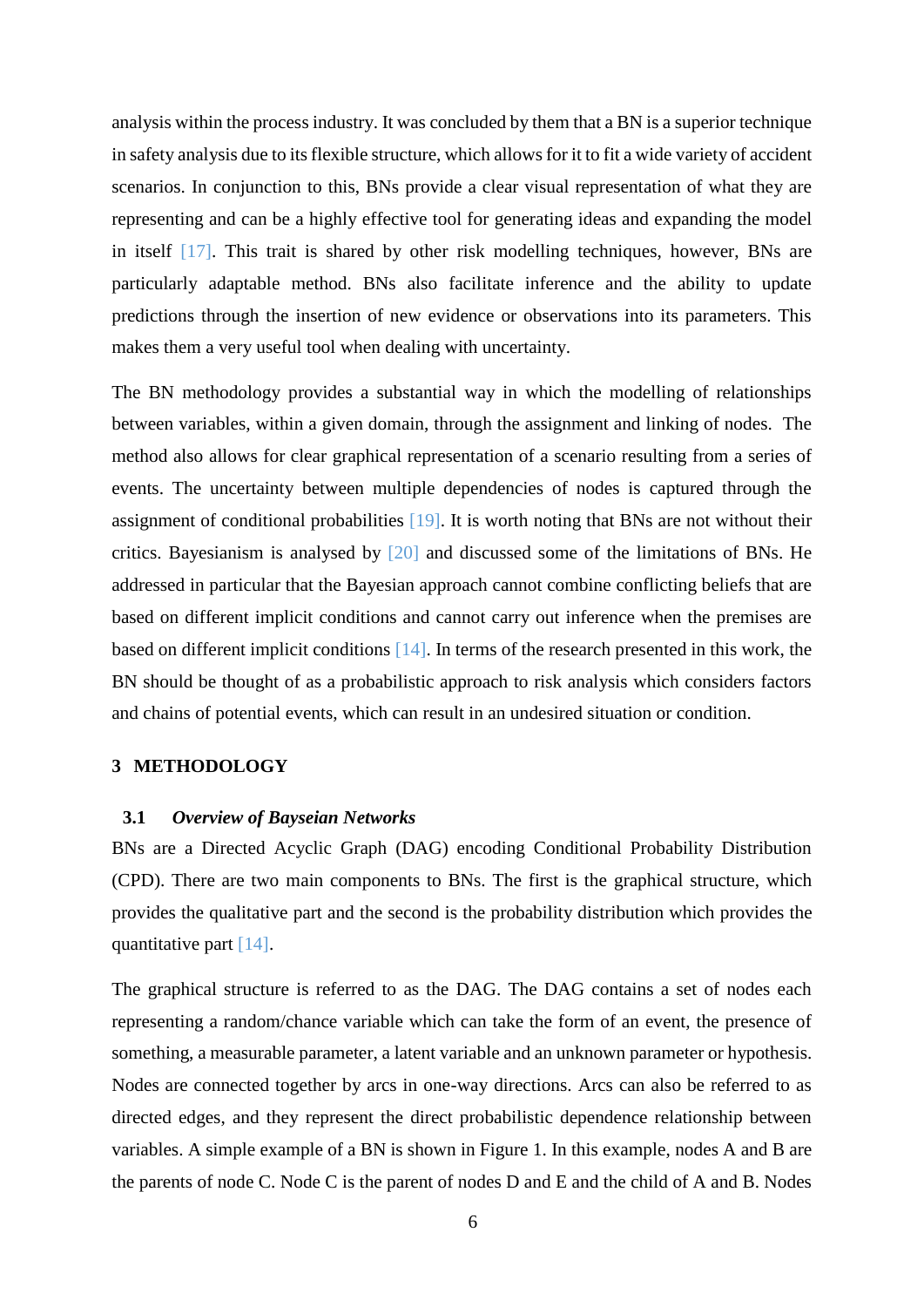D and E are children of C. Following this logic, nodes C, D, and E are descendants of A and B. Nodes A and B are the root nodes, while nodes D and E are the leaf nodes [17] [18].



**Figure 1**: A simple BN

Each node in the DAG has a number of possible states which must apply at any one time. Probability distribution indicates the strength of the belief in how the states of parent nodes can affect the states of their child nodes. Nodes can represent either discrete random variables with a finite number of states, (e.g.: 'Yes/No' and 'Low/Medium/High') or they can represent a continuous random variable with a normal density distribution. For root nodes a marginal probability table is defined. Non-root nodes are assigned conditional probability tables (CPTs) (Neapolitan, 2004). If the node is discrete then each cell in the CPT contains a conditional probability for the state of the node given the state of the parent node or combination nodes. When constructing a BN it is important to note that the number of permutations in the CPTs increases exponentially with the number of parent nodes and the number of states in the CPT. For example; If node A has 'X' parents with 'n' number of states, then there will be 'Xn' permutations in the CPT or node A. Similarly, the total number of cells in a CPT is equal to the product of the possible number of states in the node and the number of states in the parent nodes [17].

Conditional probabilities are essential to BNs. They can be expressed by statements such as "*B occurs given that A has already occurred*" and "*given event A, the probability of event B is 'p'*", which is denoted by  $P(A/B)=p$ . This specifically means that if event *A* occurs and everything else is unrelated to event *B* (except event *A*), then the probability of *B* is *'p'* [17]. Conditional probabilities are part of the joint probability of the intersection of *A* and *B*, *P(A∩B)*.

For any two events *A* and *B*: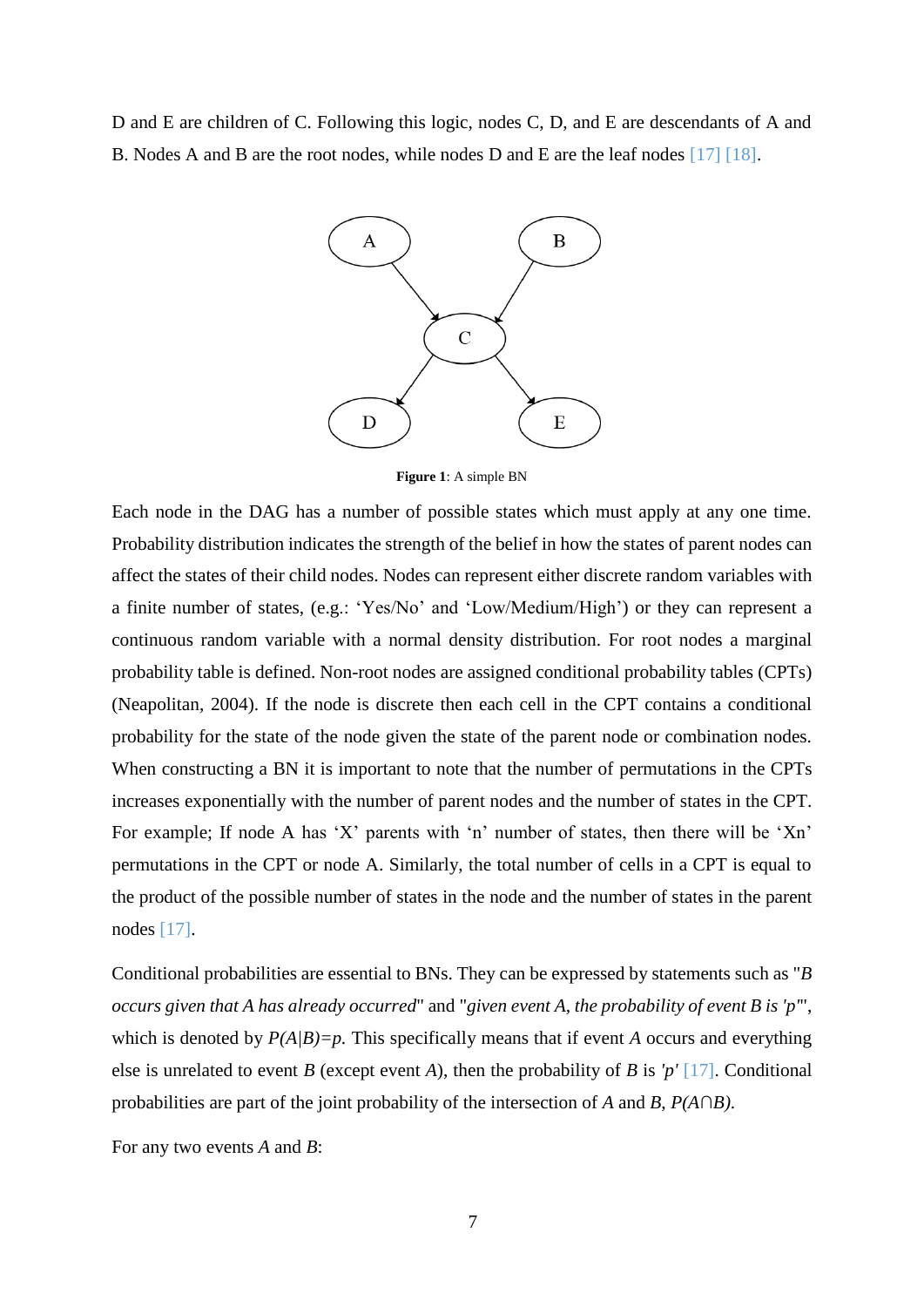$$
P(A \cap B) = P(B|A) \cdot P(B) = P(A|B) \cdot P(A) \tag{Eq. 1}
$$

It should be noted that if  $P(A)=0$  then A is an event with no possible outcomes. Therefore, it follows that (*A∩B)* also contains no possible outcomes and *P(A∩B*)*=0.* The independence of events can be shown by definition. Let *A* and *B* be any events with *P(A)≠0*. Then *A* and *B* can be defined as independent if *P(B)* is equal to *P(B|A).*

Thus, it follows from the previous definition, that:

$$
P(A \cap B) = P(A) \cdot P(B) \qquad (P(A \cap B) = P(A) \cdot P(B) \qquad (Eq. 2)
$$

Bayes Theorem of probability theory is seen as a way of understanding how the probability that a theory is true, is affected by new evidence. For example, the probability of *A* can be updated if new evidence about event *B* is known (Matellini, 2012).

$$
P(A \mid B) = (P(B \mid A) \cdot P(A))/P(B) \tag{Eq. 3}
$$

#### **3.2** *Modelling and Analysis Steps*

There are many step-by-step procedures in use that allow for construction of the various parts of the BN model. The procedures are useful as it allows for maintaining consistency throughout the process and offers an element of confidence to the model. The procedures have varying parts depending on the context of the model and how much information is already available [19] [21]. However, there are key elements which all the procedures follow, these are:

#### 3.2.1 *Establish the domain and project definition*

This involves putting boundaries in place for the model. In this analysis the domain is to be defined as a module on a large offshore installation. The model begins with an initial component failure and tracks the cause and effect relationship of this failure on various other components and systems. The model ends with outlined consequences. The objective of the model involves stating what results are expected to be achieved from the model. For the model in this research the focus is on the interaction of the components and their probability of occurrence.

# 3.2.2 *Identify the set of variables relative to the problem*

This involves filtering possible parameters that are relevant to the description and objective. For the model the initial variables were devised utilising a sequence of events diagram. This sequence of events diagram represents the steps of various events with their order and causality.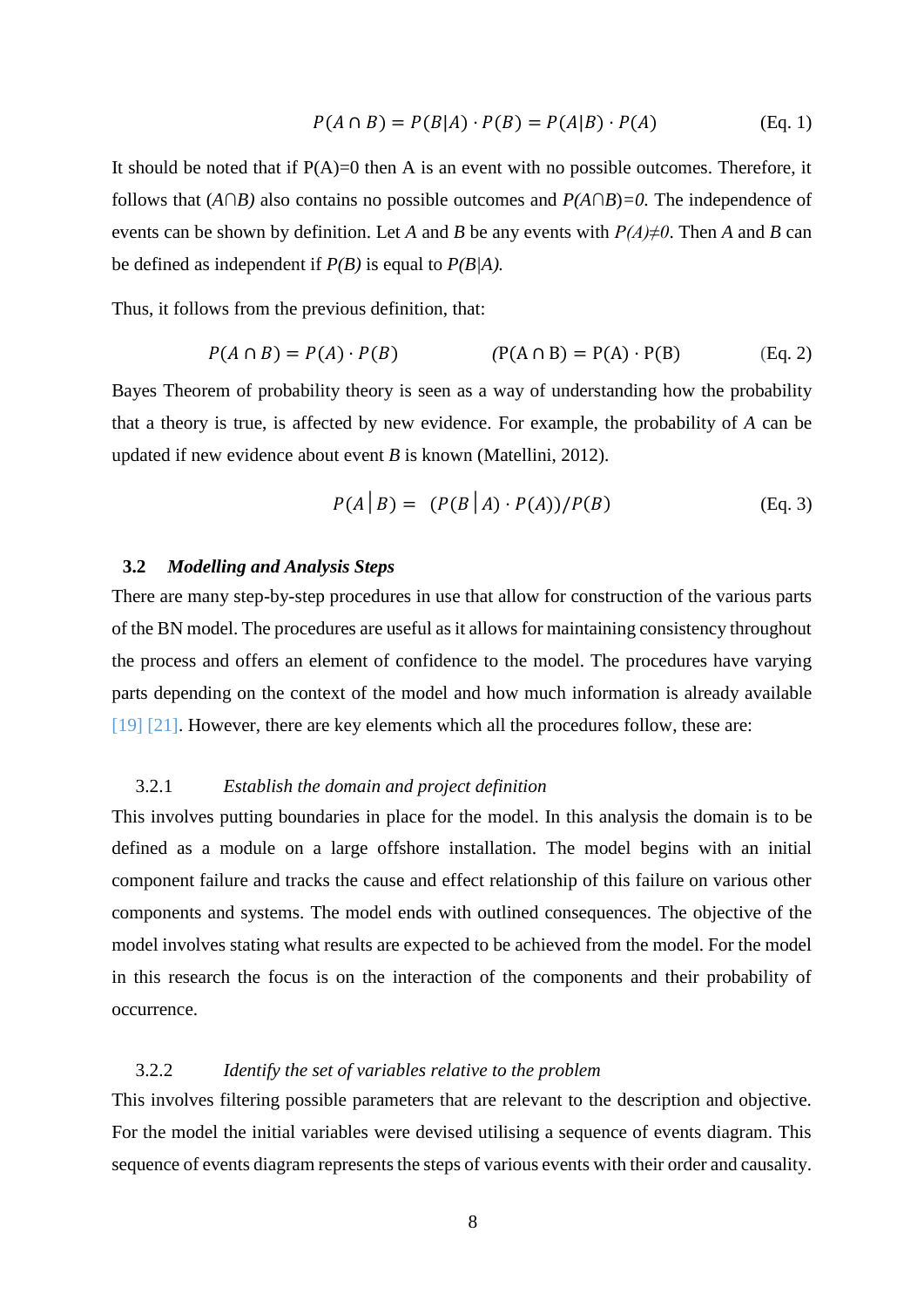The events in the diagram are connected with arcs and arrows. This allows for a straightforward transition to a BN.

# 3.2.3 *Form Nodes and Arcs for the BN*

The events and consequences in the sequence of events are translated to corresponding parent and child nodes in the Bayesian Network. The sequence of events, however, is basic and the arcs do not directly translate to the BN and are determined in Step 4. It is possible to express node as positive or negative. The interconnections between the events is translated to the specific CPTs in question. The CPTs are constructed in Step 5. Once the relevant nodes are identified, they are input into a BN software package, HuginResearcher7.7, and connected. This entails referring to the sequence of events from the initial failure to determine the most effective way of connecting the nodes together. The network is reviewed to ensure that there are no missing factors.

# 3.2.4 *Data acquisition and analysis*

Primarily, data is sought from various sources including: industrial & academic publications, offshore risk assessment projects, as well as databases such as: the Offshore Reliability Database (OREDA), the HSE and International Association Oil & Gas Producers (OGP). However, should data not be widely available or the CPT for a node be much too large to construct utilising data from the outlined sources, then expert judgement is to be utilised. The expert judgement is to be obtained using the Pairwise Comparison technique and analysed with the Analytical Hierarchy Process (AHP). The data from the AHP analysis is translated to the CPTs using a Symmetric Method. The data from relevant sources is then used to create the marginal or conditional probability tables.

# 3.2.5 *Analysis of BN model and Sensitivity Analysis*

This step concerns itself with the analysis of the BN model using Bayesian Inference. The probability of failure given a specific operation is obtained by forward analysis. Hence, it is possible to determine the posterior probabilities of the influencing events through backward analysis, provided some evidence is entered into the nodes of the BN. The propagation of the BN is conducted using Hugin Researcher 7.7. The results of the analysis provide useful information in handling the effect of one failure on multiple components and systems. These results are demonstrated through a Sensitivity Analysis. The data for this analysis is again produced by the Hugin Researcher 7.7 software.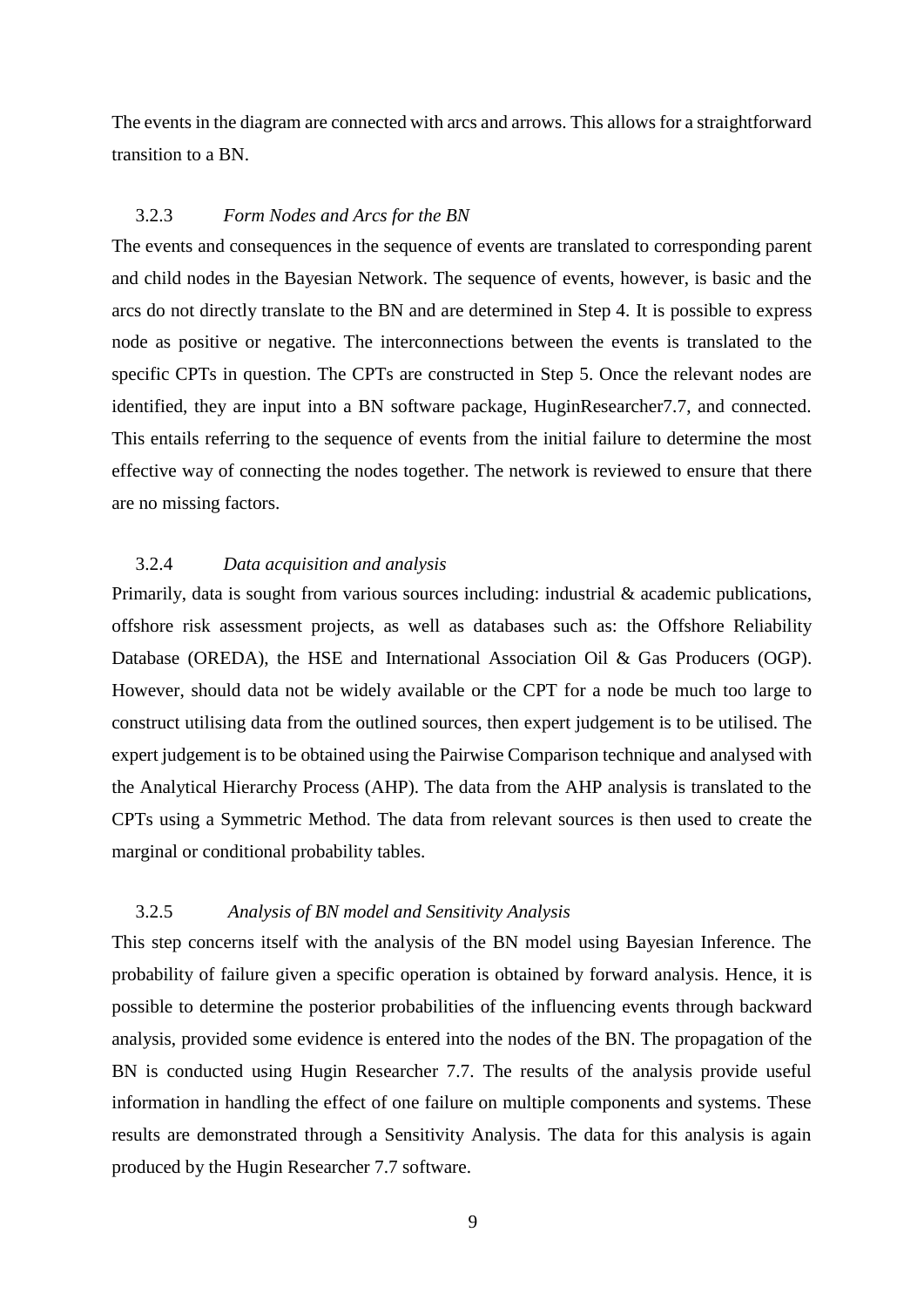# 3.2.6 *Verification of the BN Model*

Verification is a key aspect of the methodology as it provides a reasonable amount of confidence to the results of the model. In carrying out a full verification of the model, the parameters should be closely monitored for a given period of time. For modelling a specific failure within an electrical generator, this exercise is not practical. In current work and literature, there is a three axiom based verification procedure, which is used for partial verification of the proposed BN model. The three axioms to be satisfied are as follows [15]:

## *Axiom i*:

A small increase or decrease in the prior probabilities of one or more parent nodes should produce a relative increase or decrease in the probability of one specific child node or a number of child nodes. The number of child nodes affected is dependent on the type of BN and the purpose of the analysis.

# *Axiom ii:*

Given the variation of probability distributions within a parent node, or more than one, the magnitude of the influence to the child node should remain consistent.

# *Axiom iii:*

The complete influence magnitudes of the arrangement of the variations in probability from "x" attributes on the values should be larger than that of the set "x-y" attributes.

### **4 CASE STUDY**

# **4.1** *Establish domain and model definition*

In order to demonstrate the proposed methodology a case study is applied. The case study undertakes the evaluation of the effects that a rotor retaining ring failure has on an offshore electrical generation unit. The study takes into account systems within a module of a large offshore installation and the key surrounding systems.

The potential damage scenarios from the failure of the retaining rings shall be assessed for one electrical generator contained within a module of a platform, which has significant hydrocarbon inventories adjacent to either side of the module. Hence the potential for damage to key hydrocarbon systems is present and provides an ideal position to model the cause and effect relationship of a retaining ring failure across various systems.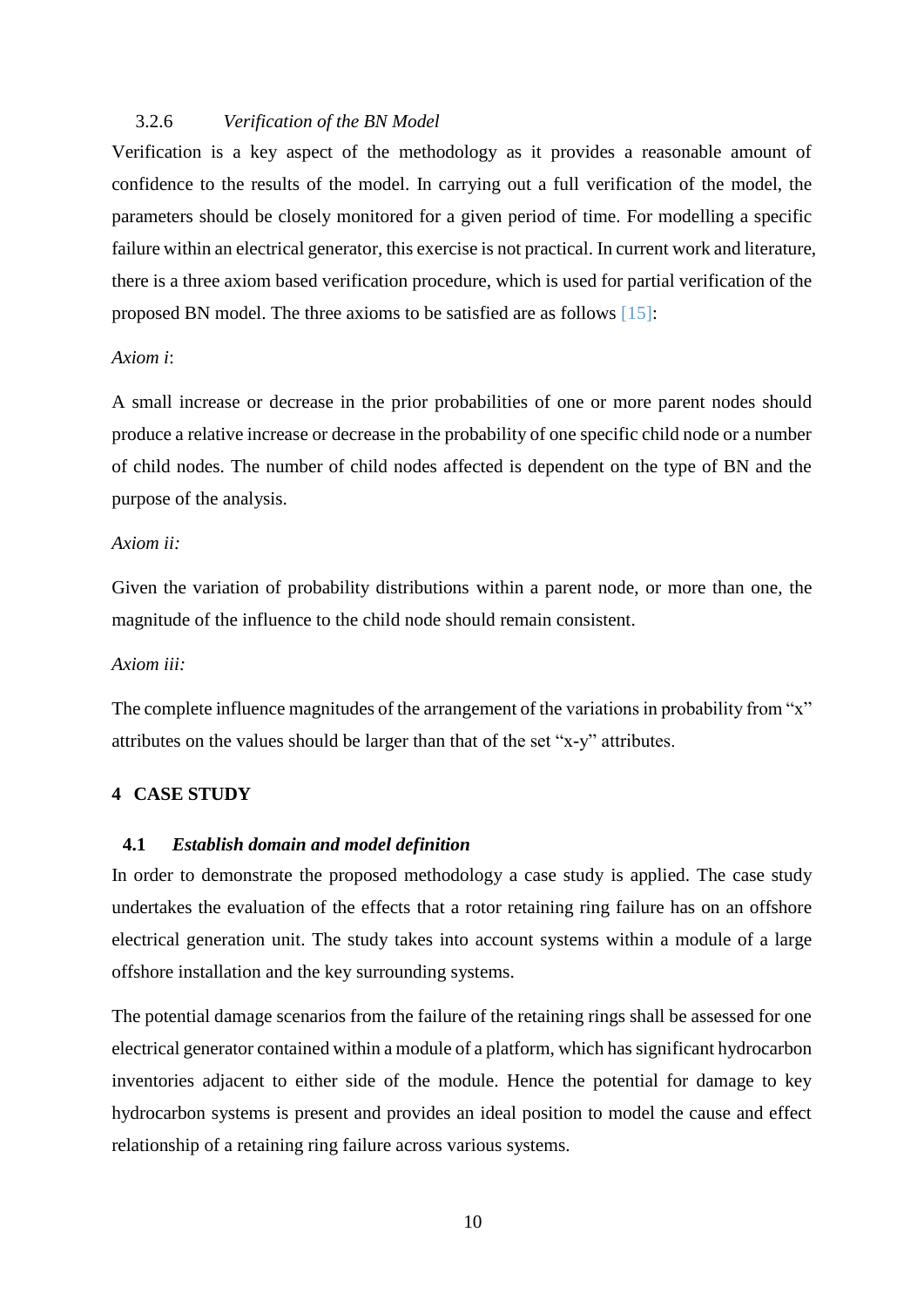The electrical generation unit is considered to be of a generic layout for electrical generation on a large platform. The generator consists of a primary alternator, driven by a gas turbine. Located after the alternator is the exciter. The alternator rotor and shaft are forged in one piece with the exciter coupled on to one end. The opposite end of the shaft is coupled to the turbine drive shaft, which has an approximate operating speed of 3,600 rpm. The main shaft is supported by two main bearings, housed in pedestals, on stools on the baseplate. One bearing is situated between the turbine and the alternator and the other between the alternator and the exciter. An electrical generation unit is illustrated by figure 2.

# **4.2** *Identifying the set of variables relative to the problem*

The variables are identified following the failure of one specific component which, in this case, is a Rotor Retaining Ring. Should one of the retaining rings fail, the main shaft would become unbalanced causing potential fragmentation of the rings inside the alternator. Given the extreme tolerances' within the generator construction, the unbalanced shaft could also cause damage to other areas of the equipment, such as: the turbine blades and the exciter. Should the retaining ring fail within the alternator casing and fragment, debris would be created within the casing. Furthermore with the machine operating at approximately 3,600rpm, an out of balance shaft would cause substantial vibrations, which could cause the main bearings to fail. Should the bearings fail, causing the shaft to become misaligned, it would result in increased damage to the turbine, alternator and exciter [22].



**Figure 2**: Schematic of a Generator Unit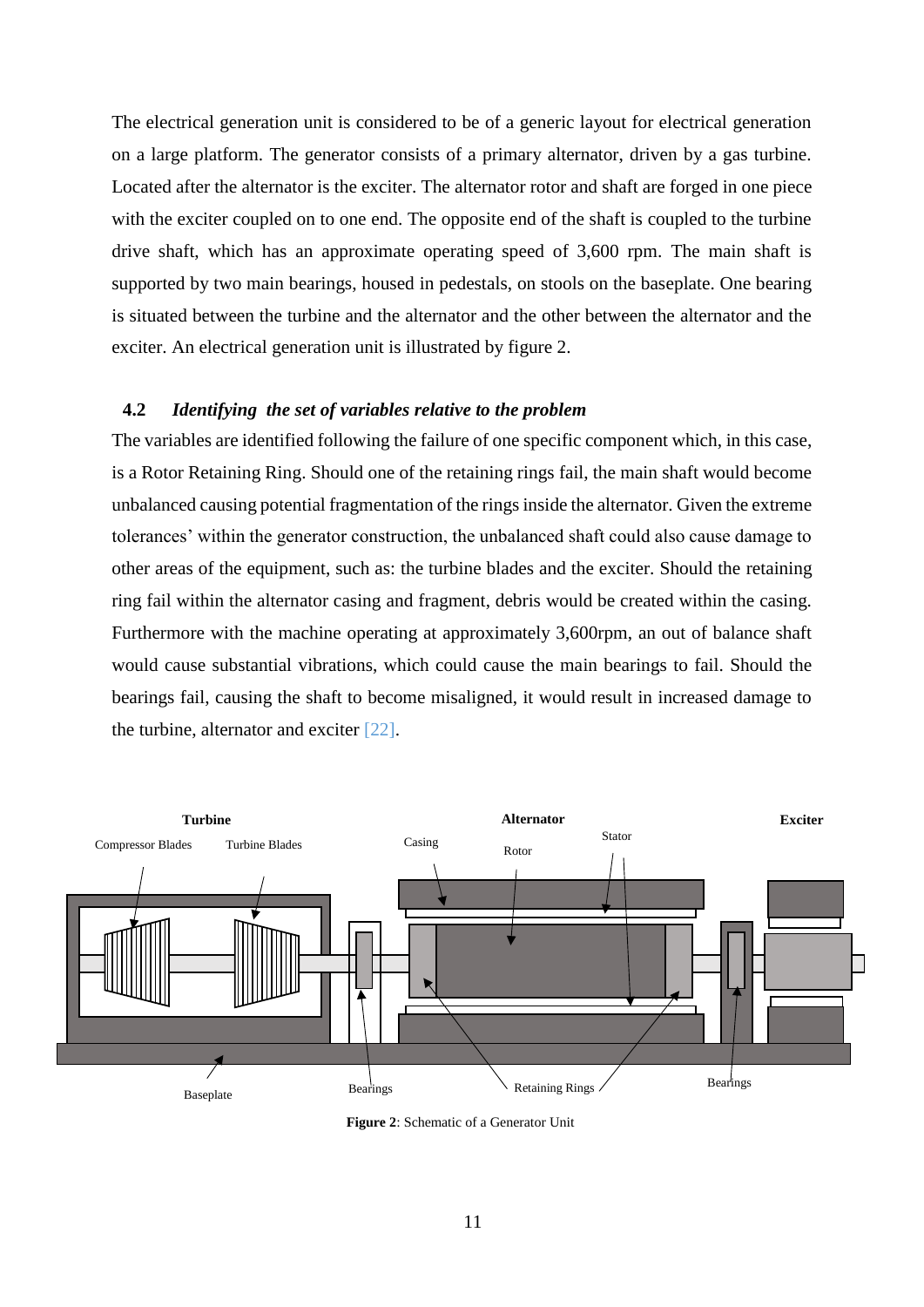From this the most likely point of failure within the turbine is the turbine blades shearing. Multiple blade failure could lead to the turbine casing not fully containing the turbine blade debris. This would result in turbine blades being expelled through the turbine casing as high velocity projectiles. Continually, the violent shaft vibrations and misalignment could have a severe impact on the exciter and may result in the exciter, weighing approximately one tonne, becoming detached from the main shaft. Some catastrophic failures have resulted in the exciter breaking up and some have had the exciter remain mostly intact [22]. Should the bearings not fail, the alternator stator coils & casing, can provide enough resistance and are substantial enough to prevent the debris from the retaining ring penetrating the alternator casing. However, it is possible for the fragments to be expelled axially towards either the turbine or the exciter or both [23].



**Figure 3:** Outline of a Sequence of Events Diagram.

In the event of one or two rotor retaining ring failures, significant damage could occur within the alternator casing and fragments of the retaining ring could be expelled axially. Should the ring debris be expelled, it is assumed that it will travel in two possible direction; i) towards the turbine or ii) towards the exciter and out of the casing. Should the debris travel to the turbine there is potential for the fragments to impact the fuel gas line within the turbine. This then provides the escalation to a fire (given the location of the potential release, ignition is assumed). Should the debris travel out of the casing towards the exciter, it is considered by RMRI. Plc (2009) that while the axial velocity may be considerable, it is likely to be lower than the radial velocity that the debris would be expelled at, were the casing and stator not there. Therefore, while it is possible for the ring debris to penetrate the casing, they would not have the required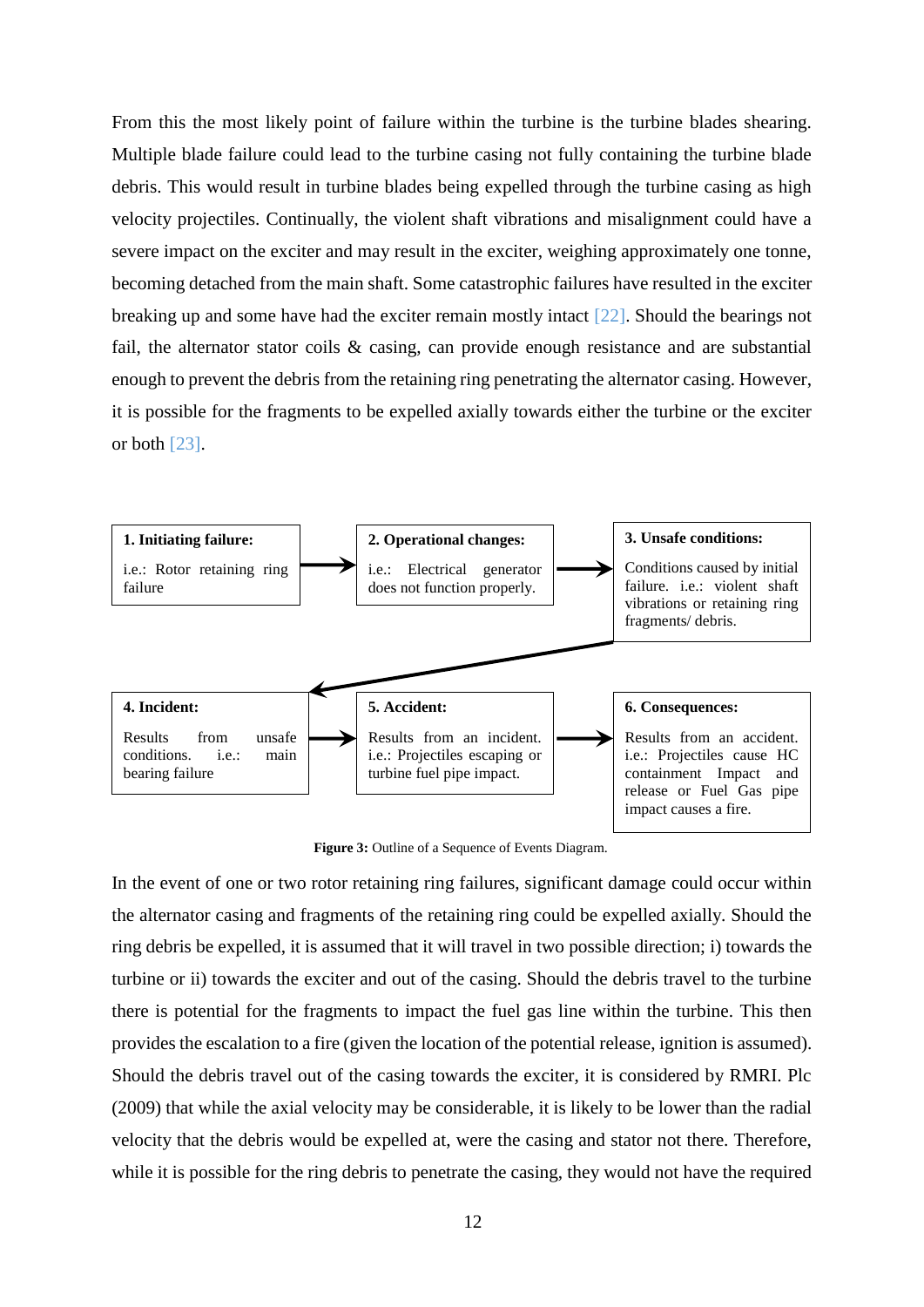velocity to penetrate the module walls or deck. From this it is deemed that if retaining ring failure does not cause a bearing failure, then the consequence of the event is likely to be limited to the damages caused by the retaining ring [23].

However, should the main bearing fail, the potential consequences become much more severe. The significant damage caused by the bearing failure can potentially produce high velocity projectiles from the turbine blades being expelled and/or the exciter becoming detached [22]. In these events, there is potential for the projectiles to impact the hydrocarbon containment around the module.

The series of events stated can be expressed in a sequence of events, by applying the variables to a generic sequence of events diagram, as shown in Figure 3.

## **4.3** *Form Nodes and Arcs for the BN*

The model is demonstrated in Figure 4 and is designed around the variables identified in the sequence of events shown in Figure 3 and Section 4.2, and is to represent the cause and effect of one initial component failure has on systems within the stated domain. The Initial BN model is not a direct representation of the sequence of events in terms of the section of the model where possible debris is expelled. Within the sequence of events if the debris is not expelled initially, it is assumed to remain in the alternator, yet if debris expelled, it is assumed to travel towards the exciter. Similarly, if the debris is not expelled to the exciter, it is assumed to be



**Figure 4:** BN model as constructed from the outlined variables.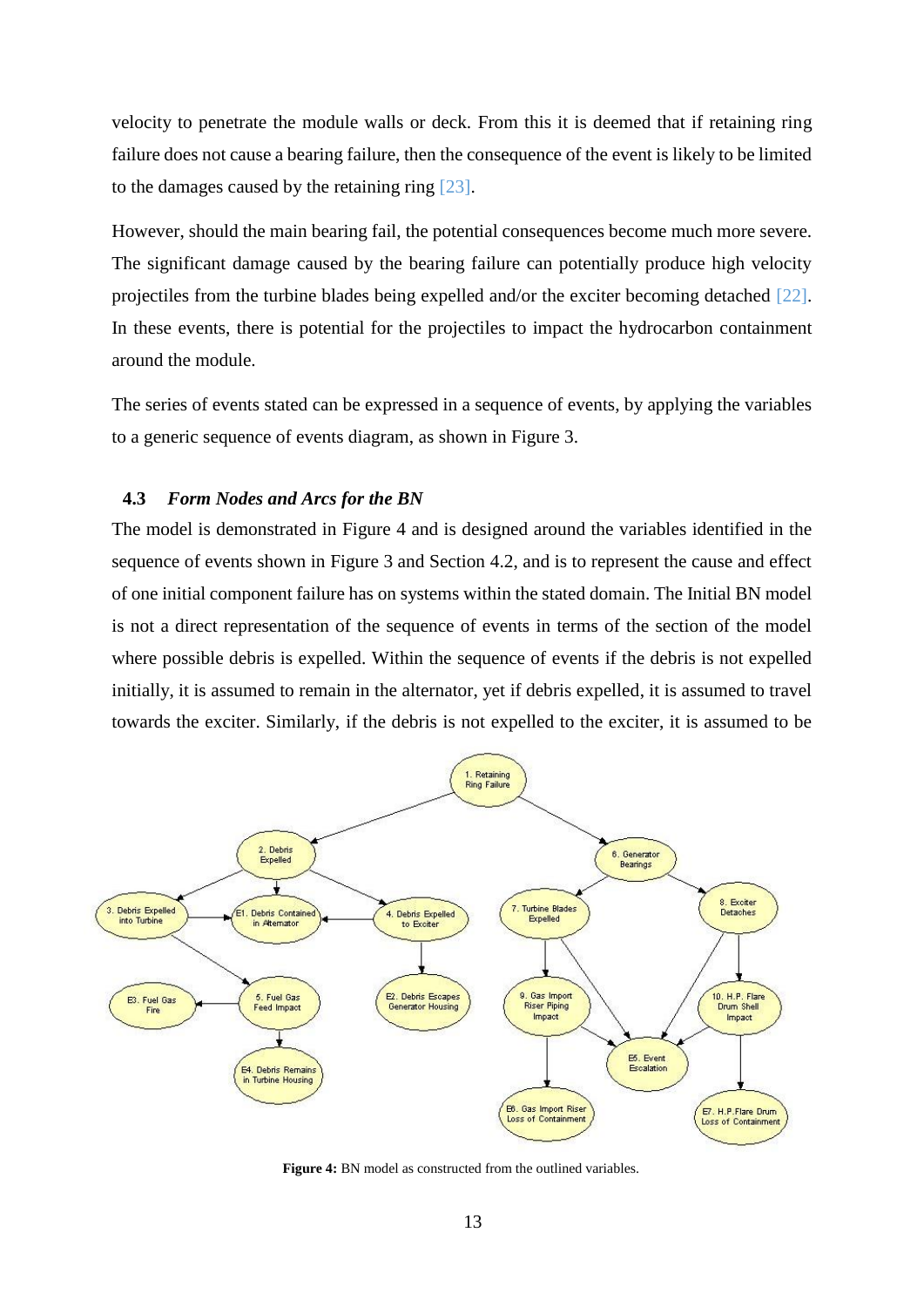expelled towards the turbine. While this is all possible, it is more realistic to assume that if the debris is created from the retaining ring failure, it has the potential travel to the turbine and the exciter in the same instance. However, it is possible for debris to be expelled to the exciter and not to the gas turbine, whereby some debris would remain in the alternator. The way in which the BN model is created ensures that it contains all relevant possible outcomes.

In this case the analysis is conducted within an electrical generation module of a large offshore installation. The initial model is made up of seventeen chance nodes labelled 1 to 10 and E1 to E7. The latter nodes represent the possible events that can result from the initial mechanical failure. All nodes have two states ("Yes" and "No") except for event node E6 which has four ("Small", "Medium", "Full-bore" and "None"). The BN constructed from the variables outlined is shown in Figure 4.



**Figure 5:** Marginalised Probabilities for each node in the BN model

#### **4.4** *Data acquisition and analysis*

It is important to note that the numerical results of the model are not significant in terms of being absolute, but rather to serve in the demonstration of the practicability of the model. Once a full set of verified data is fed into the model, the confidence level associated with planning and decision making under uncertainty will improve. Figure 5 complements Figure 4 by demonstrating the marginal probabilities for each node.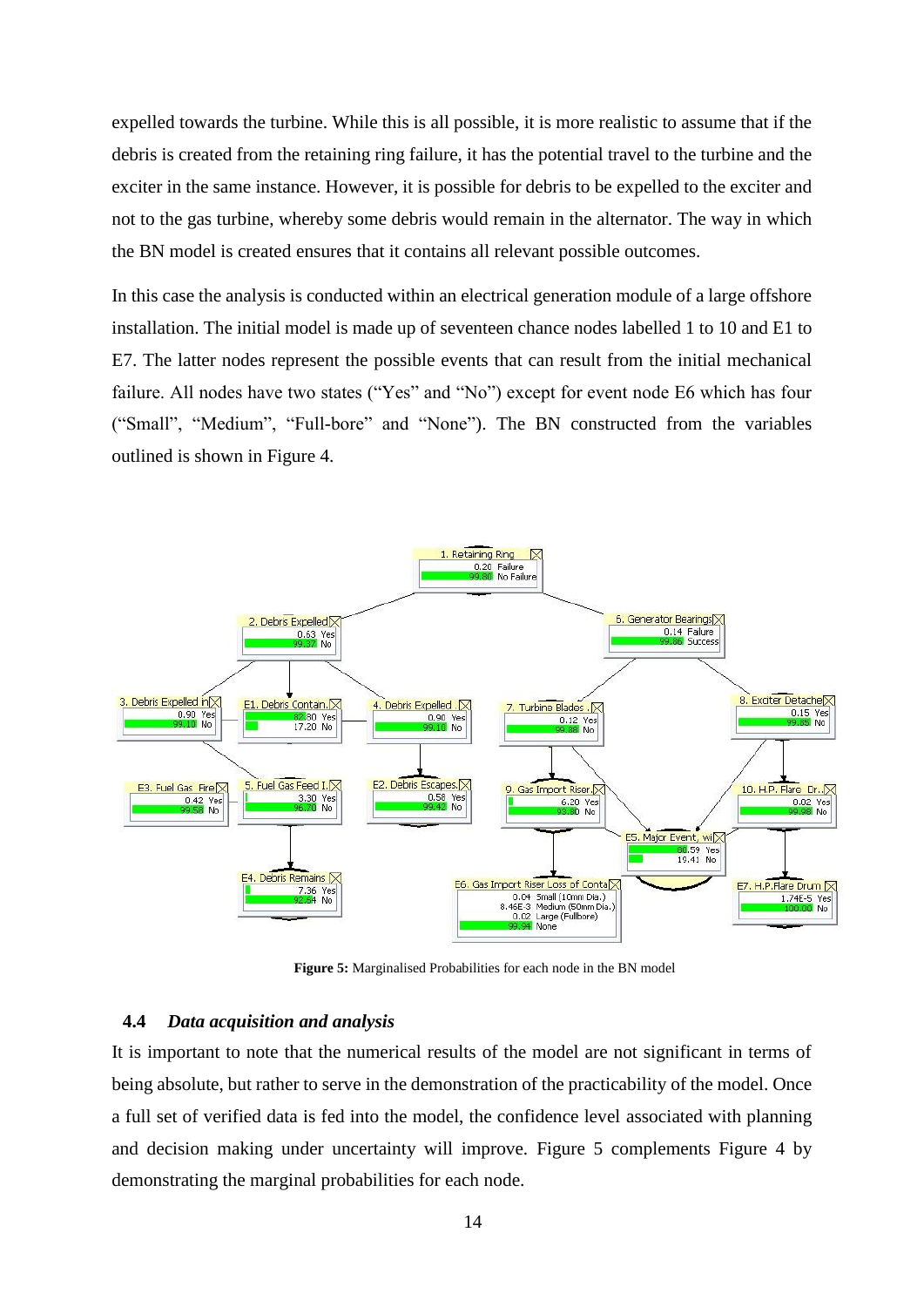To complete the CPTs within the BN, certain data and knowledge is required regarding each specific node. For some nodes data is limited or not available. For cases where there is an absence of hard data, the CPTs are to be completed through subjective reasoning or the application of expert judgement. This process can be demonstrated by looking at the node "Event Escalation". This node represents the chance of escalation following key component failures. The parents of this node are as follows: "Turbine Blades Expelled", "Exciter Detaches", Gas Import Riser Piping Impact" and "HP Flare Drum Shell Impact". In order to put together an appropriate estimate, experts must judge the situation and provide their opinions. This data acquisition can be either qualitative or quantitative in nature. However, the child node "Event Escalation" has a CPT which is too large for an expert to simply fill with their own judgements and opinions. Therefore, an effective way to gather information, to fill these large CPTs, from experts is to apply the use of a Pairwise Comparison technique in questionnaires and make use of the Analytical Hierarchy Process (AHP) to analyse the results, combined with the symmetric method algorithm to fill the large CPTs [24].

The AHP will produce a weighting for each parent criterion in the pairwise comparison matrix. These weights are applied to the symmetric method which is utilised to fill large CPTs. The symmetric method provides an input algorithm which includes of a set of relative weights that quantify the strengths of the parent-nodes influence on the child-node, and a set of probability distributions. However, in the symmetric method the probability distribution is deemed not to grow exponentially but linearly, with the number of parent-nodes [25] [26]. Figure 5 shows the complete marginal probability distributions for the BN.

Table 1 shows each node in the BN along with the number of states, number of parents, permutations in the probability tables and the sources of data. In addition, the full CPTs for the BN can be found in Appendix 1.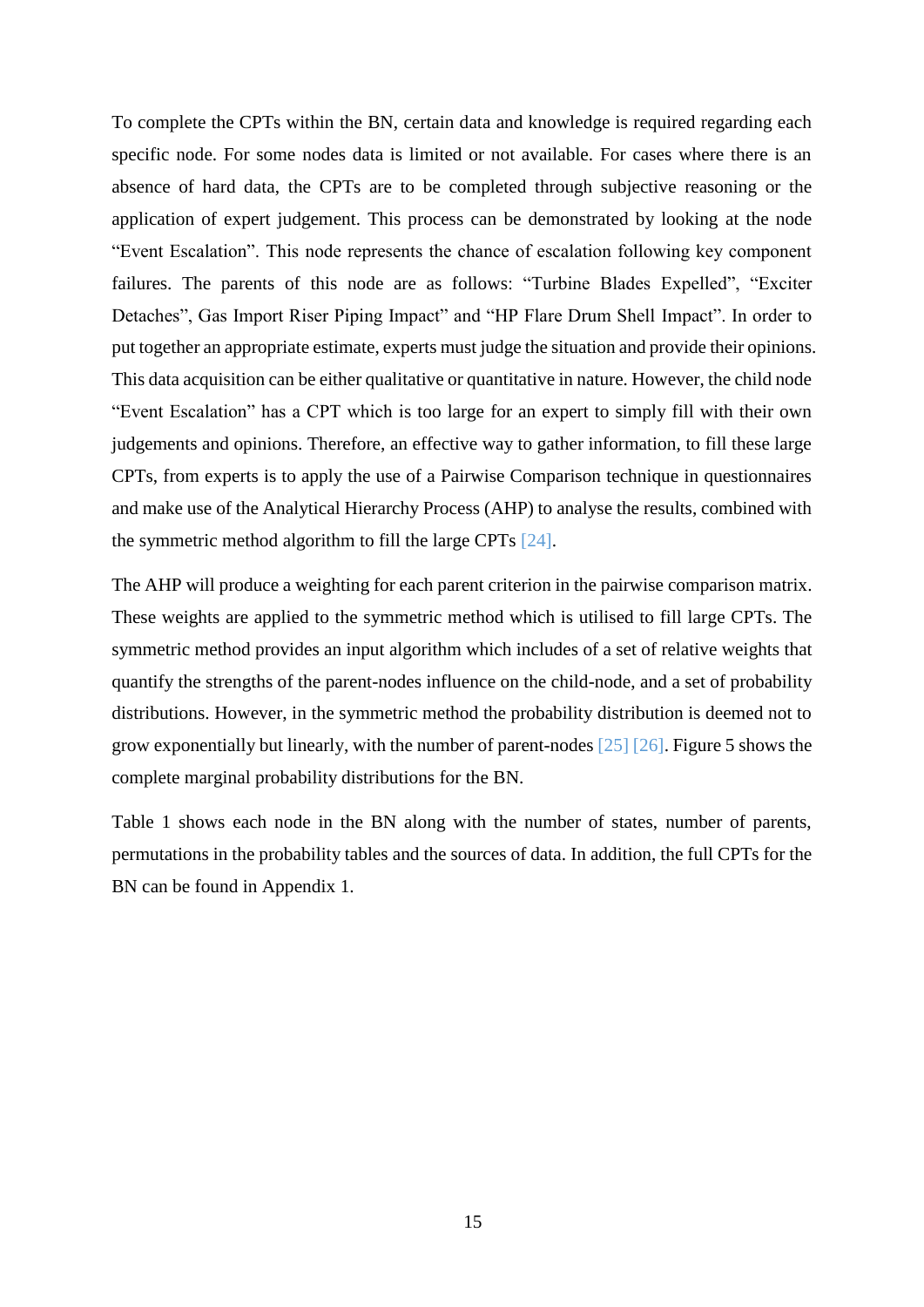| No.              | <b>Node</b>                             | <b>States</b>  | <b>Parents</b> | <b>Permutations in</b><br>probability table | <b>Data Sources</b>                     |
|------------------|-----------------------------------------|----------------|----------------|---------------------------------------------|-----------------------------------------|
| $\mathbf{1}$     | <b>Retaining Ring Failure</b>           | $\overline{2}$ | $\Omega$       | $\overline{2}$                              | Literature $(HD1)$                      |
| $\boldsymbol{2}$ | Debris Expelled                         | $\overline{c}$ | $\mathbf{1}$   | $\overline{4}$                              | Literature ( $Db^2 \& RAP^3$ )          |
| 3                | Debris Expelled into Turbine            | 2              | 1              | $\overline{4}$                              | Literature ( $Db^2 \& RAP^3$ )          |
| 4                | Debris Expelled towards Exciter         | $\overline{c}$ | $\mathbf{1}$   | 4                                           | Literature ( $Db^2 \& RAP^3$ )          |
| 5                | Fuel Gas Feed Impact                    | 2              | 1              | $\overline{4}$                              | Literature ( $Db^2 \& RAP^3$ )          |
| 6                | <b>Generator Bearings</b>               | 2              | $\mathbf{1}$   | $\overline{4}$                              | Literature ( $Db^2 \& RAP^3$ )          |
| 7                | Turbine Blades Expelled                 | 2              | $\mathbf{1}$   | $\overline{4}$                              | Literature ( $Db^2 \& RAP^3$ )          |
| 8                | <b>Exciter Detaches</b>                 | $\overline{c}$ | $\mathbf{1}$   | $\overline{4}$                              | Literature ( $Db^2 \& RAP^3$ )          |
| 9                | Gas Import Riser Piping Impact          | 2              | $\mathbf{1}$   | $\overline{4}$                              | Literature ( $Db^2 \& RAP^3$ )          |
| 10               | HP Flare Drum Shell Impact              | 2              | 1              | $\overline{4}$                              | Literature ( $Db^2 \& RAP^3$ )          |
| E1               | Debris Contained in Alternator          | $\overline{2}$ | 3              | 16                                          | Literature ( $Db^2 \& RAP^3$ )          |
| E2               | Debris Escapes Generator Housing        | 2              | $\mathbf{1}$   | $\overline{4}$                              | Literature ( $Db^2 \& RAP^3$ )          |
| E <sub>3</sub>   | <b>Fuel Gas Fire</b>                    | $\overline{c}$ | 1              | $\overline{4}$                              | Literature ( $Db^2 \& RAP^3$ )          |
| E4               | Debris Remains in Turbine Housing       | $\overline{c}$ | $\mathbf{1}$   | $\overline{4}$                              | Expert Opinion (PC, AHP &<br>$SM)^4$    |
| E <sub>5</sub>   | <b>Event Escalation</b>                 | 2              | $\overline{4}$ | 32                                          | Expert Opinion (PC, AHP &<br>$SM)^4$    |
| E <sub>6</sub>   | Gas Import Riser Loss of<br>Containment | $\overline{4}$ | 1              | $\overline{4}$                              | Literature $(RAP3)$                     |
| E7               | HP Flare Drum Loss of<br>Containment    | $\overline{c}$ | 1              | $\overline{4}$                              | Literature ( $HD1$ & RAP <sup>3</sup> ) |

**Table 1:** Details of each Nodes CPT along with their data origins

<sup>1</sup>Historical Data (HD), <sup>2</sup>Databases (Db)such as; OREDA, HSE, OGP, <sup>3</sup>Offshore Risk Assessment Projects, <sup>4</sup>Pairwise Comparison, Analytical Hierarchy Process & Symmetric Method

# 4.4.1.1 *Pairwise Comparison and AHP*

Pairwise comparison is required as the experts cannot simply analyse the individual nodes and provide their judgements. A specific criterion is required in order for the experts to understand the situation and provide the relevant information. Furthermore, the BN contains some nodes which are at component level and some nodes which are at system level. The pairwise comparison provides a hierarchy for comparisons so the experts can see the breakdown of the situation and compare areas that are system related and those that are component related [25].

The AHP approach is a structured technique for organising and analysing complex decisions. It is based on the well-defined mathematical structure of consistent matrices and their associated right eigenvector's ability to generate true or approximate weights [26] [27]. It enables the comparison of criteria with respect to a benchmark in a similar fashion to the pair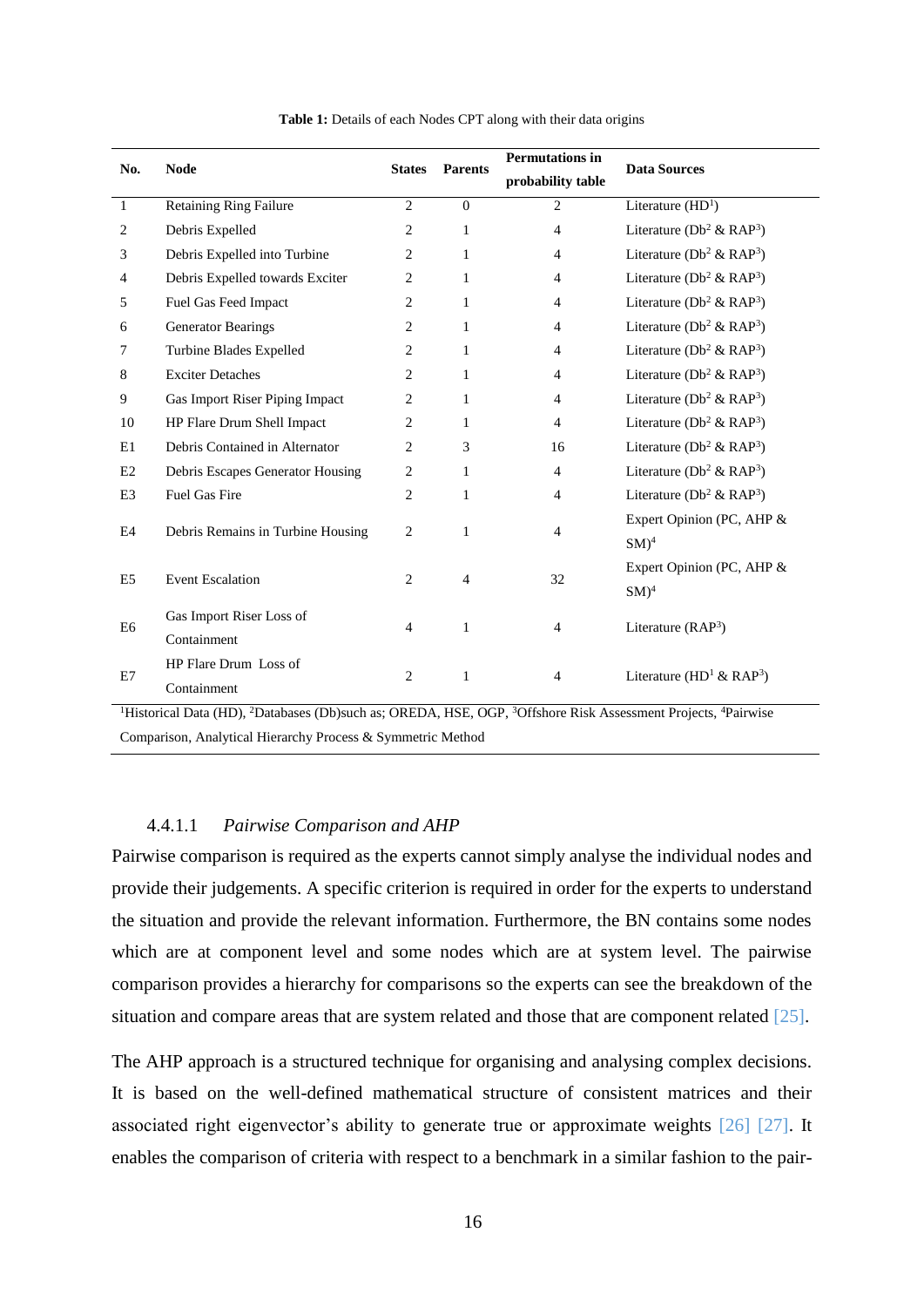wise comparison mode. Such a comparison uses a fundamental scale of absolute numbers. For example, in this analysis the scale is as follows: "1 is equally important", "3 is a little important", "5 is important", "7 is very important", "9 is extremely important" and "2, 4, 6, and 8 are intermediate values of important". This fundamental scale has been shown to be a scale that captures individual preferences with respect to quantitative and qualitative attributes [28] [29].

A set of questionnaires, applying the fundamental scale for absolute numbers, was sent to selected experts in the offshore industry for their evaluation. The feedback is investigated according to their judgements on the criteria under discussion. This feedback, in the form of a pairwise comparison, is utilised to determine the relative weights of the parent nodes using AHP. The back grounds of the five experts, who shall remain anonymous, is as follows:

*Expert 1* is a current member of a national regulatory body with over 20 years of experience in the offshore industry. This person current holds chartered engineer status.

*Expert 2* is currently in the employment of a reputable classification society and holds a university qualification at the MSc. Level. This person has 8 years of experience at sea and more than 5 years as an offshore safety manager.

*Expert 3* is currently in the employment of a reputable classification society and holds a university degree at PhD level. This person has more than 10 years' experience of working in the offshore industry.

**Experts 4 and 5** are both currently colleagues in the employment of a leading energy corporation and have university degrees to MSc. Level. Both also have more than 10 years' experience in the offshore industry.

To find the relative weight of each criterion, an AHP approach containing a pair-wise comparison matrix will be used. To conduct the pairwise comparison matrix, at first, set up *n* criteria in the row and column of an *n×n* matrix.

The judgements on pairs of attributes  $A_i$  and  $A_j$  are represented by an  $n \times n$  matrix A as shown in (Eq. 4) [30].

$$
A = (a_{ij}) = \begin{bmatrix} 1 & a_{12} & \dots & a_{1n} \\ a/a_{12} & 1 & \dots & a_{2n} \\ \vdots & \vdots & \ddots & \vdots \\ 1/a_{1n} & 1/a_{2n} & \dots & 1 \end{bmatrix}
$$
 (Eq. 4)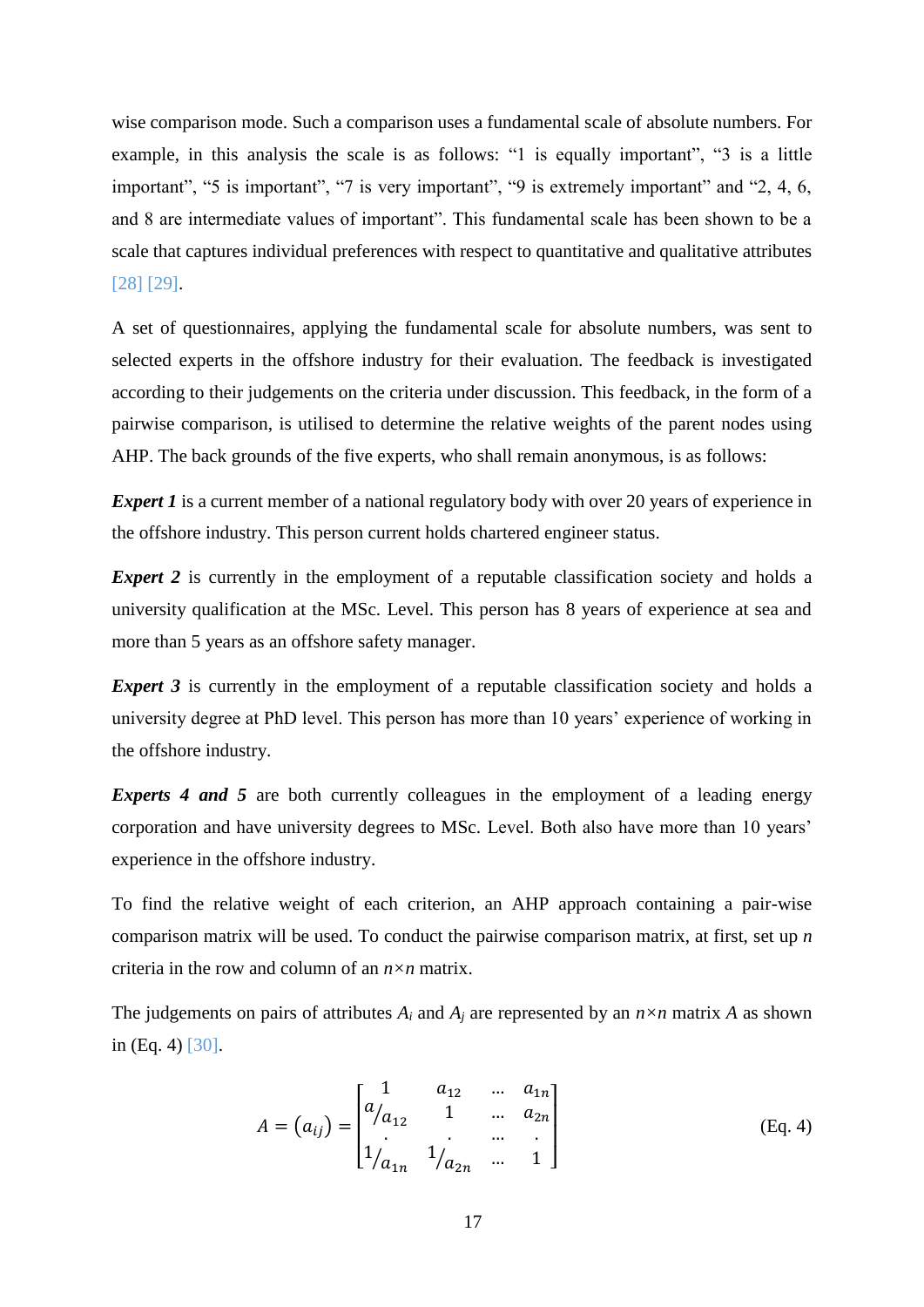where  $i, j = 1,2,3, ..., n$  and each  $a_{ij}$  is the relative importance of attribute  $A_i$  to attribute  $A_j$ .

For a matrix of order *n*,  $(n \times (n-1)/2)$  comparisons are required. According to Ahmed *et al.* (2005), each element in the pair-wise comparison matrix carries a weight vector which indicates their priority in terms of its overall contribution to the decision making process. These weight values are found using (Eq. 5).

$$
w_k = \frac{1}{n} \sum_{j=1}^n \left( \frac{a_{kj}}{\sum_{i=1}^n a_{ij}} \right) (k = 1, 2, 3, ..., n)
$$
 (Eq. 5)

where  $a_{ij}$  is the entry of row *i* and column *j* in the comparison matrix of order *n*.

The weight values obtained in the pair-wise comparison matrix are checked for consistency purpose using a Consistency Ratio (*CR*). The *CR* value is computed using the following equations [26]:

$$
CR = CI/RI
$$
 (Eq. 6)

$$
CI = \frac{\lambda_{max} - n}{n - 1}
$$
 (Eq. 7)

$$
\lambda_{max} = \frac{\sum_{j=1}^{n} \frac{\sum_{k=1}^{n} w_k a_{jk}}{w_j}}{n}
$$
 (Eq.8)

where *n* equals the number of items being compared, *λmax* stands for maximum weight value of the  $n \times n$  n  $\times$  n comparison matrix, *RI* stands for average random index (Table 2) and *CI* stands for consistency index [26] [31].

*CR* is designed so that a value greater than 0.10 illustrates an inconsistency in the pairwise comparison. If the Consistency Ratio is 0.10 or less, then the pair-wise comparison is considered consistent and reasonable. Should the inconsistency level in the pairwise comparison be unacceptably high, a revisit to the expert judgements would be required. It is also possible to approach more domain experts in the elicitation process [26].

**Table 2:** Saaty's Random Index (RI) Values

|  |  |  |  | $\begin{vmatrix} n & 2 & 3 & 4 & 5 & 6 & 7 & 8 & 9 & 10 \\ Rl & 0 & 0.58 & 0.9 & 1.12 & 1.24 & 1.32 & 1 & 1.45 & 1.49 \end{vmatrix}$ |  |
|--|--|--|--|--------------------------------------------------------------------------------------------------------------------------------------|--|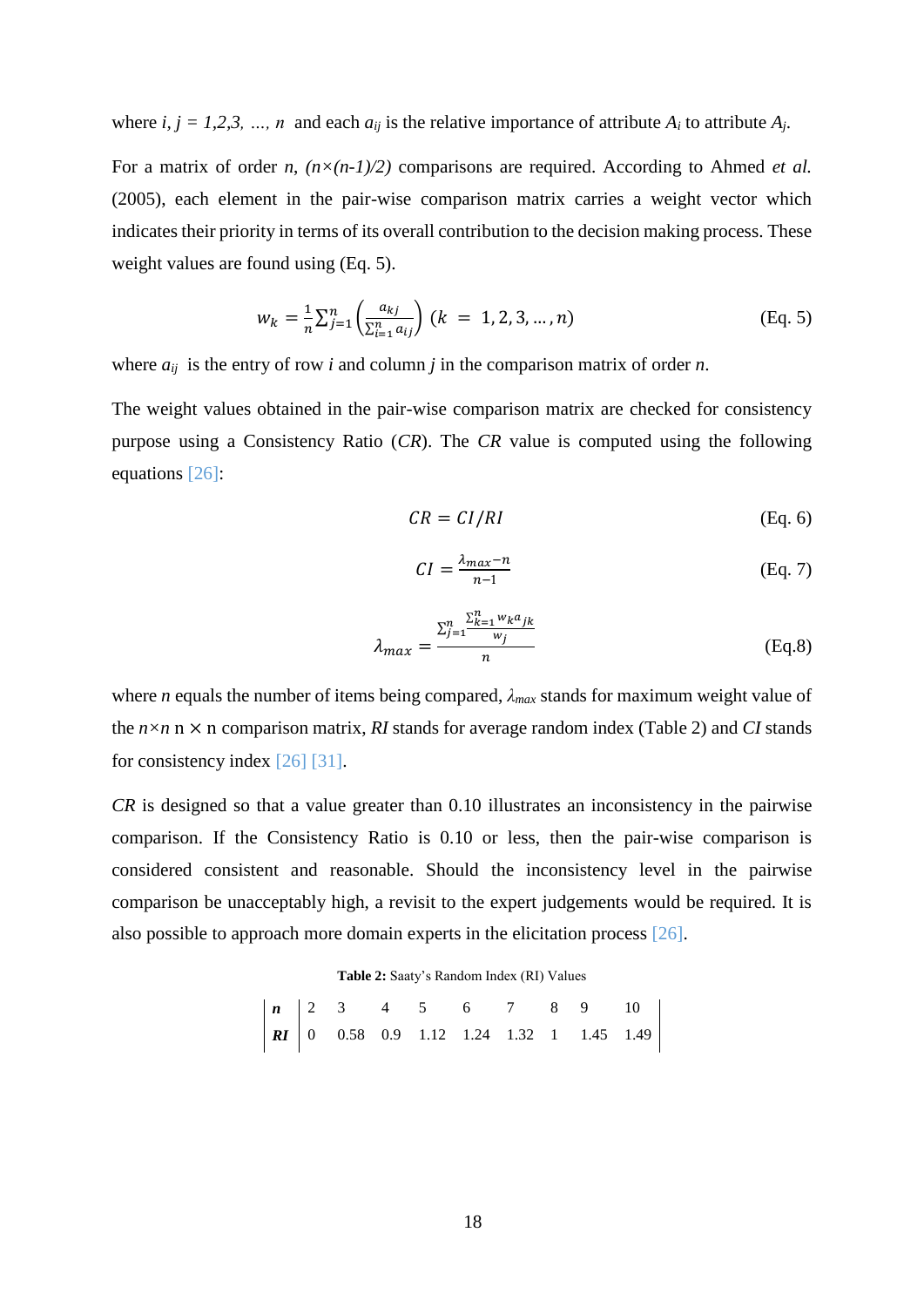#### 4.4.1.2 *Symmetric Method*

The symmetric method is an ideal solution to compiling data for large CPTs, as it simplifies the problem.

To outline the symmetry method, let us consider part of the initial BN model consisting of nodes 7, 8, 9, 10 and E5. as shown in Figure 6.



**Figure 6:** Small BN Network taken from the Initial BN Model

Also, for ease of explanation, Table 3 shows a simple notation for each parent node.

**Table 3:** Notation for Parent Nodes in Figure 6

| Parent Nodes (from left to right in figure 5) | <b>Notation</b> |
|-----------------------------------------------|-----------------|
| Gas Import Riser Piping Impact                | W               |
| Turbine Blades Expelled                       | X               |
| <b>Exciter Detaches</b>                       | v               |
| HP flare Drum Shell Impact                    |                 |

In this example the child node  $E_5$  has  $2<sup>4</sup>$  different parental configurations, as there are four parents each with two states (Yes and No). Hence, the CPT will consist of  $2<sup>4</sup>$  probability distributions. This large number of distributions would require a substantial level of effort on the part of the expert to complete the CPT to an acceptable degree of accuracy. The more enigmatic part is that the CPTs are exponentially large. A CPT dependent on *n* parents with two states would require distributions of the order  $2<sup>n</sup>$  to be deemed to be functional. The exponential growth provides the key issue behind compiling large CPTs. This symmetry method simplifies the problem of exponentially large CPTs.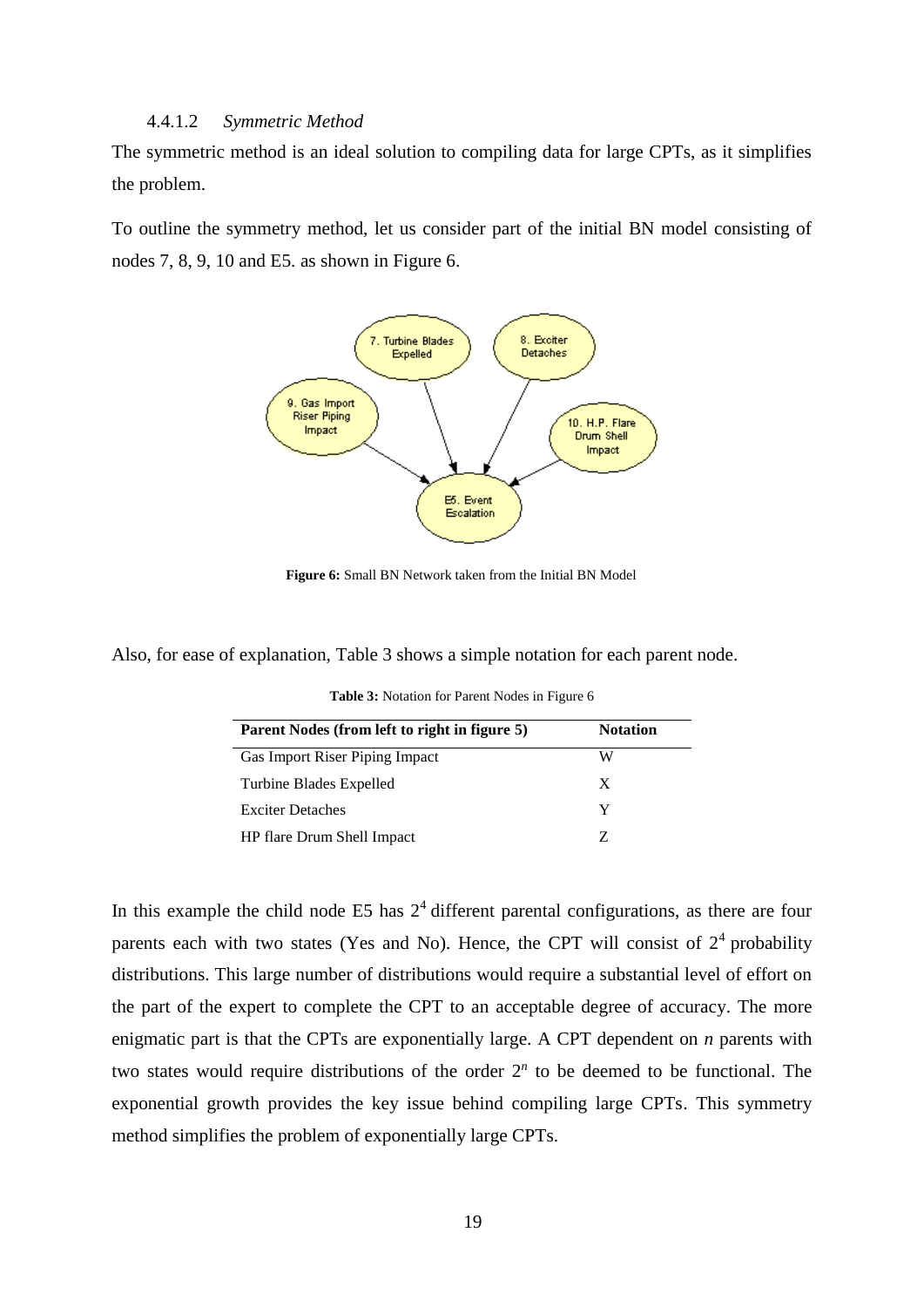For calculation of the CPT for the child node (Event E5), assume that the number of distributions grows linearly as opposed to exponentially. i.e.: with the network shown there are 2x4 distributions linearly as opposed to  $2<sup>4</sup>$  exponentially. If the states of the parents are assumed to have one-to-one capability correspondence (which is an equivalence relation) then the number of 'Ouestions' regarding the CPT for the child node is reduced [32].

The parent nodes, W, X, Y and Z, in this instance, have the same number of states;  $k_1 = k_2$ *=....= k4, = k*.

Suppose:  $Y = y^t$  is compatible with  $W = w^t$ , for  $1 \le t \le k$ .

*Y* =  $y^t$  is not compatible with  $W = w^s$  whenever  $t \neq s$  where *t* and *s* are the sets of *n* elements of the parents.

Let  $\{comp(Y = y^s)\}\)$  denote the Compatible Parent Configuration where parent *Y* is in the state  $y<sup>s</sup>$  and the rest of the parents are in states compatible to  $Y = y<sup>s</sup>$ 

Therefore, using the symbol  $\equiv$ ' to relate two identical sets, one has:

$$
\{comp(Y = y^s)\} \equiv \{comp(W = w^s)\} \equiv \{comp(X = x^s)\} \equiv \{comp(Z = z^s)\} \equiv
$$

$$
\{W = w^s, X = x^s, Y = y^s, Z = z^s\}
$$
(Eq. 9)

Consider the network shown in Figure 6 where the 2×4 linear probability distribution has been assigned. Starting with parent *W* and interpreting the compatible parent configurations as follows in equation 10 (Das, 2008):

$$
\{comp(W = s)\} \equiv \{comp(X = s)\} \equiv \{comp(Y = s)\} \equiv
$$

$$
\{comp(Z = s)\} \equiv \{W = s, X = s, Y = s, Z = s\} \quad \text{(Eq. 10)}
$$

where the set contains two states. *s* = *Yes, No*

Hence the probability distribution over the child node *E* will be:

$$
P(E5|\{comp(W = s)\}) = P(E5|\{comp(X = s)\}) =
$$
  

$$
P(E5|\{comp(Y = s)\}) = P(E5|\{comp(Z = s)\})
$$
 (Eq. 11)

where the set contains two states. *s* = *Yes, No*

However, all parental configurations, regardless of their compatibility, are needed to complete the required CPT probability distribution. This primes requirement for relative weights. The relative weights established from the AHP results are applied to the algorithm here (Das, 2008).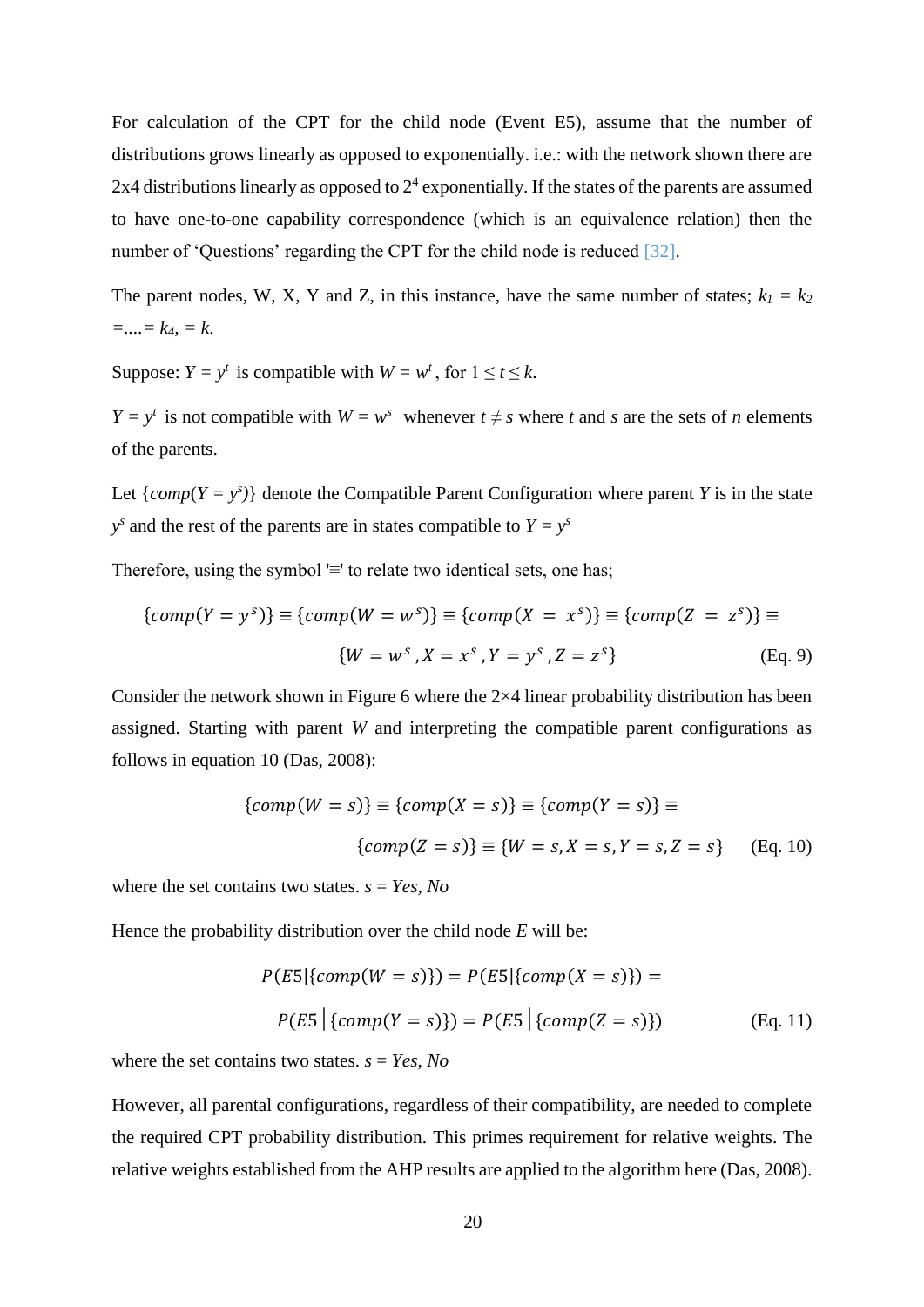Given the network in Figure 6 it is possible to assign the relative weights (*w1, ..., w4*), calculated in Equation 5 (Eq. 5), to the parents *W, X, Y, Z* respectively, to quantify the relative strengths of their influences on child node *E5*.

The weights should be positive and normalised, i.e.:  $0 \le w_i \le 1$ , for  $i=1, ..., n$ , and  $w_1 + ...$ *+w4=1.*

Once the key information is determined, i.e.: the relative weights  $w_1$ , ...,  $w_4$ , and, the  $k_1$ + ... *+k<sup>4</sup>* probability distributions over E5, of the linear type, for compatible parental configurations. Then the weighted sum algorithm can be used to produce an estimate, based upon expert judgements, of the  $k_1 \times ... \times k_4$  distribution for child node E5 [32].

$$
P(x^{l} | y_1^{S_1}, y_2^{S_2}, \dots, y_n^{S_n}) = \sum_{j=1}^n w_j \cdot P(x^{l} | \{Comp(Y_j = y_j^{S_j})\})
$$
(Eq. 12)

where:  $l = 0, 1, ..., m$  and  $S_i = 1, 2, ..., k_i$ .

This weighted sum algorithm is applied to the distribution over *E5* for compatible parental configurations. Table 4 shows the compatible distributions over child node E5, with data obtained from expert judgement through pairwise comparison and AHP.

**Table 4**: Distribution over E5 for Compatible Parental Configurations  $\{Comp(W = s)\}\$ 

| Probability Distribution over E5 $s = Yes$ $s = No$ |      |      |
|-----------------------------------------------------|------|------|
| $P(E5 = Yes   {Comp(W = s)} )$                      | 0.23 | 0.77 |
| $P(E5 = No   {Comp(W = s)} )$                       | 0.77 | 0.23 |

In addition, Table 5 shows the relative weights for the parents of event E5, which were obtained from expert judgment through pair-wise comparison and AHP.

| Table 5: Relative Weights of Parent Nodes of Event E5 |  |
|-------------------------------------------------------|--|

| <b>Parent Node</b>                 | <b>Weighting Notation</b> | <b>Relative Weights</b> |
|------------------------------------|---------------------------|-------------------------|
| Gas Import Riser Piping Impact (W) | $W_1$                     | 0.65                    |
| Turbine Blades Expelled $(X)$      | $W_2$                     | 0.05                    |
| Exciter Detaches (Y)               | W <sub>3</sub>            | 0.03                    |
| HP flare Drum Shell Impact $(Z)$   | $\rm W_4$                 | 0.27                    |
|                                    | Total                     | 1.00                    |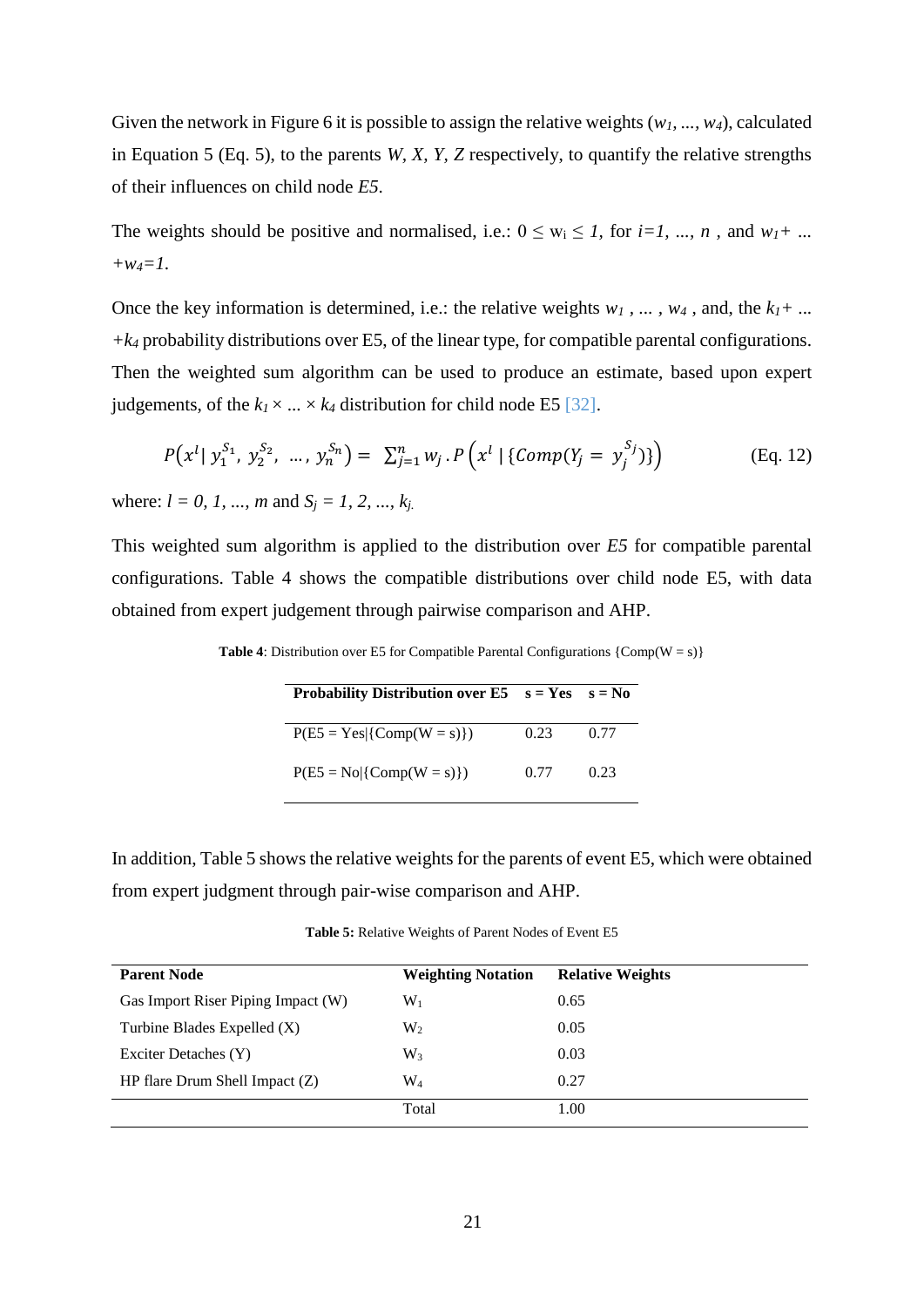Utilising the data shown in Table 4 and Table 5, it is possible to calculate all of the  $2<sup>4</sup>$  parental distributions required to populate the CPT for event E5. Consider an example to demonstrate the algorithm for a specific parental distribution, where the probability of E5=Yes is required. One possible distribution is shown in Table 6.

| <b>Parent Node</b>                 | <b>State: Yes or No</b> |
|------------------------------------|-------------------------|
| Gas Import Riser Piping Impact (W) | No                      |
| Turbine Blades Expelled (X)        | Yes                     |
| Exciter Detaches (Y)               | Nο                      |
| HP flare Drum Shell Impact $(Z)$   | Yes                     |
|                                    |                         |

**Table 6:** Possible Parental Configuration for Parents of Event E5

Given the states of the parents in Table 6, the distribution over E5 is to be:

$$
P(E5 = Yes|W = No, X = Yes, Y = No, Z = Yes)
$$
 (Eq. 13)

Once all of the relevant data is known, according to Equation 4-9, the following computation is required:

$$
P(E5 = Yes | W = No, X = Yes, Y = No, Z = Yes) = w_1.P(E = Yes | {comp(W = No)}+ w_2.P(E = Yes | {comp(X = Yes)} ) + w_3.P(E = Yes | {comp(Y = No)})+ w_4.P(E = Yes | {comp(Z = Yes)})
$$
(Eq. 14)

From Equation (Eq. 17) is can be deduced that for the parental configuration shown in Table 6, when the correct compatible probabilities and weights are substituted in, the probability of event E5 being in the state "Yes" is to be:

$$
P(E5 = Yes|W = No, X = Yes, Y = No, Z = Yes) = 0.6
$$
 (Eq. 15)

Subsequently, according to Axiom 2 shown in Section 3.2.6, the complement of (Eq. 16)  $[P(E5 = No)]$  is to be:

$$
P(E5 = No|W = No, X = Yes, Y = No, Z = Yes) =
$$
  
1 - P(E5 = Yes|W = No, X = Yes, Y = No, Z = Yes) = 0.4 (Eq. 17)

The relative weight algorithm is applied to all cells within the relevant CPT table to obtain the full conditional probability distribution. This process was completed using the formula function in Microsoft Excel, which also saves time for calculations.

At first, the symmetric method may seem a slightly excessive method for compiling a CPT of this size when compared to Noisy-OR or the ranked node method. However, when compiling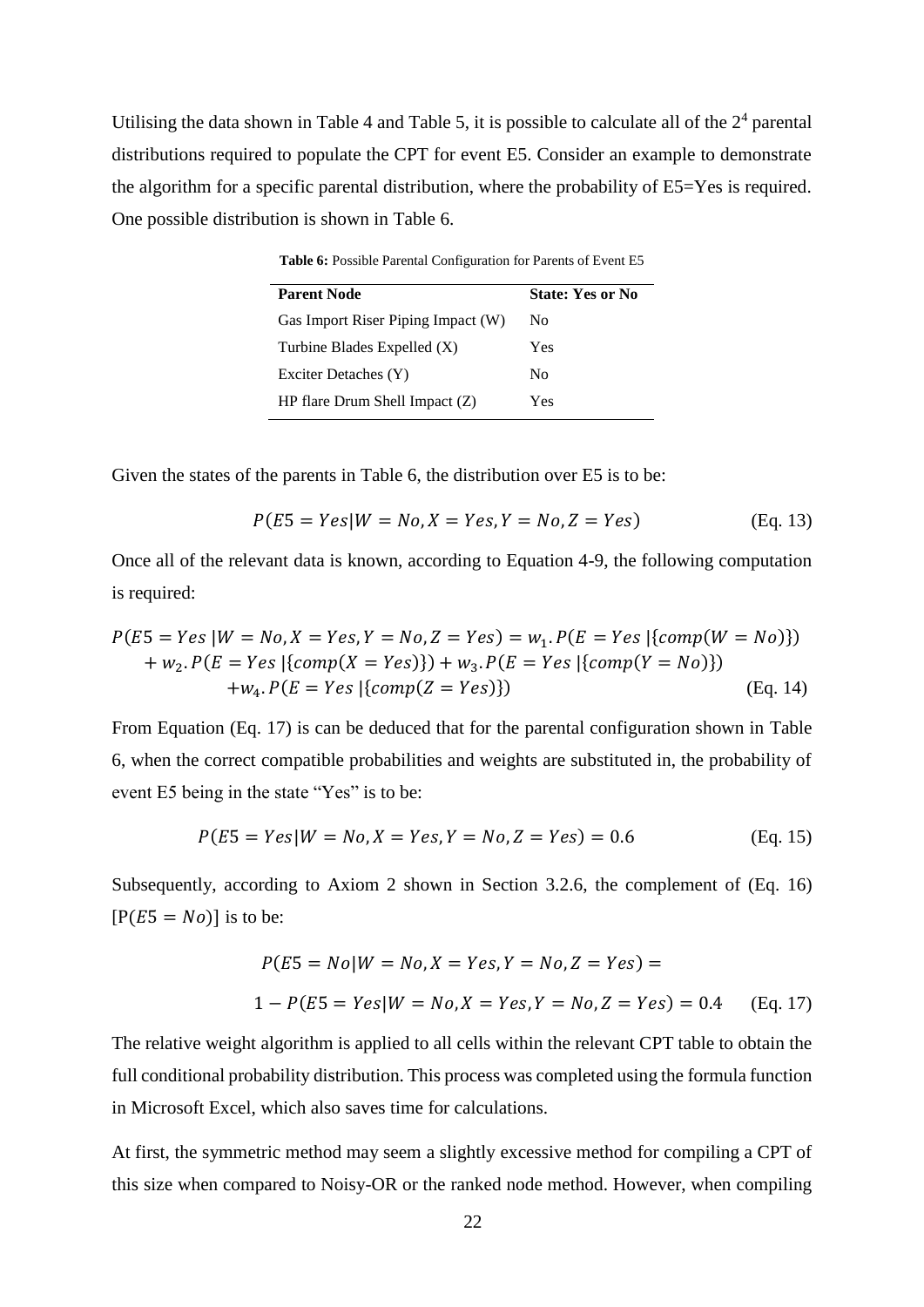large CPTs it becomes very efficient without becoming more complex. This method is being utilised at this stage of the modelling as similar adaptations of the symmetric method are to be used in further BN models to demonstrate the methods effectiveness with both subjective and hard data.

# **4.5** *Results and Disscussions*

# 4.5.1 *Analysis of BN model and Sensitivity Analysis*

Quantitative analysis is carried out on a specific section of the Initial BN model, shown in Figure 7, concerning the event "E5. Event Escalation" and its parents.



**Figure 7**: A) Specific Section of BN to be analysed. B) Prior Probabilities for Event E5 and its Parent Nodes.

## 4.5.1.1 *Quantitative Analysis*

This analysis involved systematically inserting evidence into each of the parent nodes and finally the child node. In addition, nodes 7 and 8 have a parent node "Generator Bearings" which has no evidence inserted, and there is no evidence inserted anywhere else within the model. However, in this section of the BN model nodes 7 and 8 are parents of nodes 9 and 10 respectively, and therefore will alter the posterior probabilities of these nodes when evidence is inserted. This relationship has been left in the analysis to give an accurate representation of the posterior probabilities of the event E5, which is the focus node in this analysis.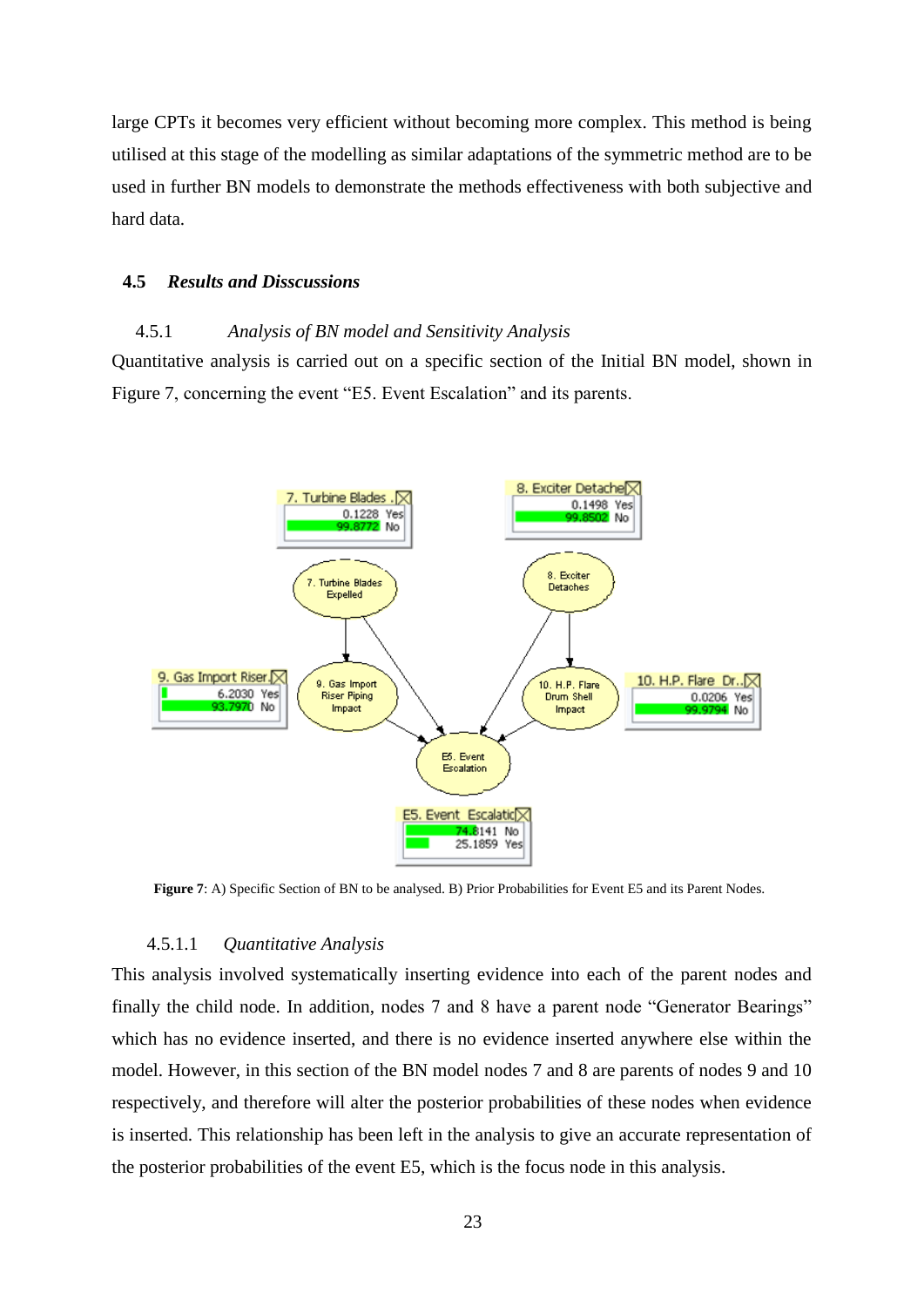The scenario shown in Figure 8 illustrates the gas turbine blades being expelled as projectiles from the generator housing. This increases the probability of the events escalating from 25.19% to 35.09%. This increase would involve some concern as a potential escalation from this is the impact of the turbine blades on the Gas Import Riser. This can also be seen in Figure 8 where the probability of there being a gas import riser impact increases from 6.2% to 25%.



**Figure 8:** Probability of "Event Escalation" given Turbine Blades are Expelled

Furthermore, as shown in Figure 9, the expulsion of the turbine blades coupled with a gas riser impact, increases the probability of there being event escalation from 35.09% to 61.42%. This is a very large increase as the impact of a gas riser is the largest threat to escalation, due to the loss of containment of the gas, this hypothesis was also confirmed by expert opinion. It can also be noted that in both Figure 7 and Figure 8 when evidence is inserted into nodes 7 and 9,



**Figure 9:** Probability of "Event Escalation" given both Turbine Blades Expelled and Gas Import Riser Impact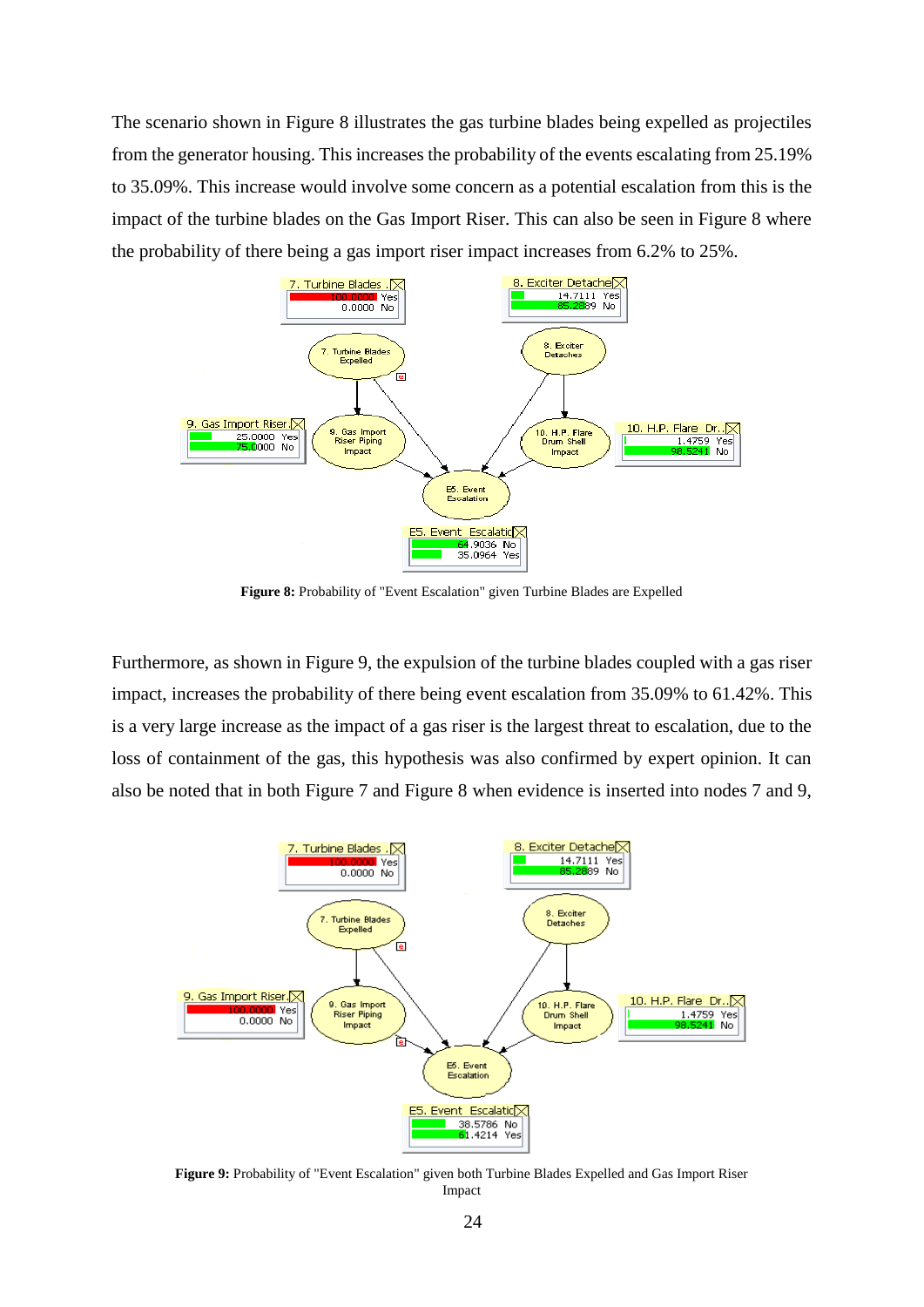there is no effect on nodes 8 and 10, which is to be expected as they should be independent from each other. Should this scenario have the potential to occur, immediate action should be taken to prevent a major accident in the form of LOC of hydrocarbons and potential explosion  $\&$  fire.

Figure 10 further demonstrates the potential for escalation by showing that the generator's exciter detaches, along with turbine blades expelled and gas riser impact. It shows that again the potential for escalation increases from 61.42% to 63.86%. This scenario also increases the probability of the HP flare drum being impacted from 1.47% to 10% as would be expected.



**Figure 10:** Probability of "Event Escalation" given Turbine Blades Expelled and Gas Import Riser Impact, together with the Exciter Detaching.

Figure 11 demonstrates the final influencing factor on the possibility of event escalation, whereby the HP flare drum is impacted. This increases the potential for escalation from 63.86% to 77%.

The final scenario, shown in Figure 12, demonstrates the effect of there being an escalated event, for example, observing an explosion or a fire within the area of the platform containing the electrical generator, and the effect this has on the influencing parameters. This serves to obtain areas that would require closer inspection. This scenario has given insight to the possible causes of the event escalation, based upon the data presented. Here the main influencing factors are: "Turbine Blades Expelled" – Yes, increases from 0.12% to 0.17%; "Exciter Detaches" – Yes, increases from 0.15% to 0.17%; "Gas Import Riser Piping Impact" – Yes, Increases from 6.2% to 14.31%; and "HP Flare Drum Shell Impact" – Yes, increasing from 0.02% to 0.03%.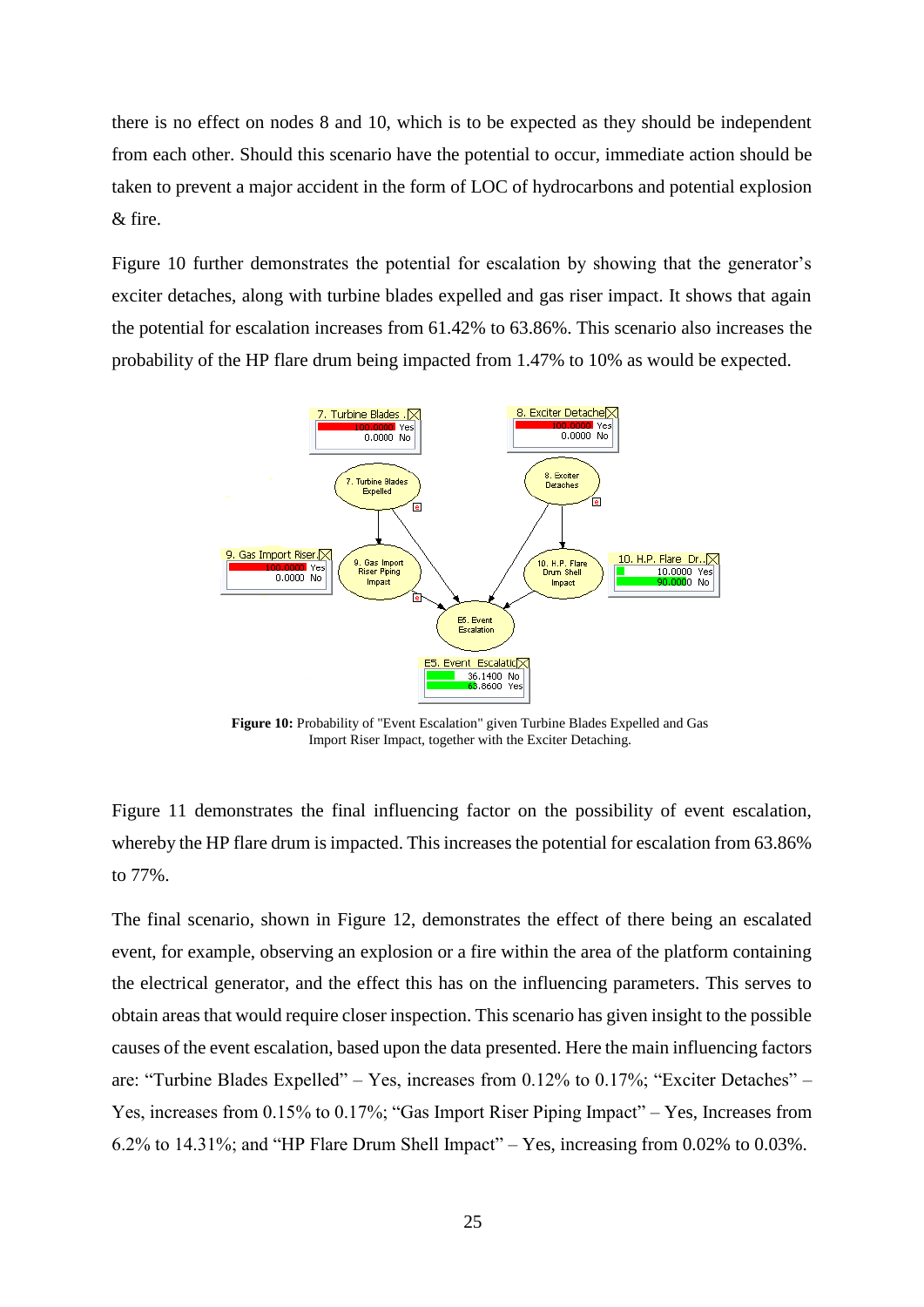

**Figure 11:** Probability of "Event Escalation" given that all Influencing Factors take place.



**Figure 12:** BN Model illustrating the effects on the parent nodes when "Event Escalation" takes place.

# 4.5.1.2 *Sensitivity Analysis*

Sensitivity Analysis (SA) is essentially a method to determine how responsive the output of the model is when subject to variations from its inputs. Having the understanding of how a model responds to changes in its parameters is important when trying to maximise its potential and ensuring correct use of the model. SA provides the user with a level of confidence that the BN has been built accurately both in terms of the graphical structure, but more importantly, the probability distribution. It also provides verification that the model is functioning as intended. In this analysis a SA is used to demonstrate how responsive a specific event is given small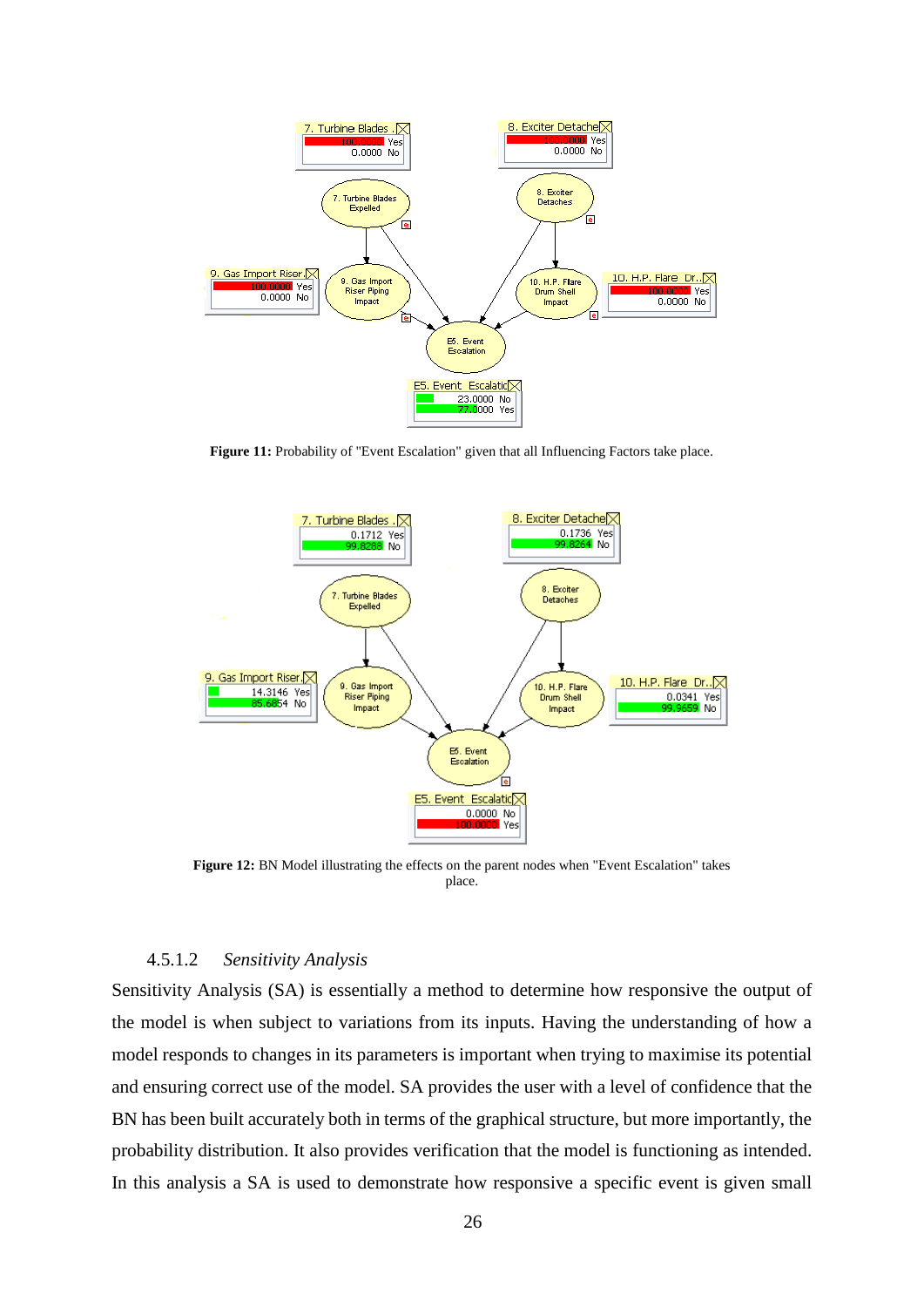percentage increases and decreases in the probability of other nodes. Knowing the most influential nodes can assist in the experimentation and further expansion of the model. Similarly, nodes which have very little influence can be altered or discarded [14].

The SA conducted for the Initial BN model focuses on the event E5 and its parent nodes, shown in Figure 7, to further verify the claims in Section 4.5.1.1. However, the analysis will be conducted using smaller increases and decreases in the probabilities of the parent nodes as opposed to inserting 100% occurrence probability into the input node CPTs.

A possible way of undertaking this is to manually insert evidence into the input nodes, one by one, and subsequently analyse the effect on the output node via its posterior probability. When doing this the input nodes are increased or decreased by equal percentages, individually. This allows for clear comparison of their impact upon the output node. However, this manual method was not applied to this analysis. Instead a parameter sensitivity wizard within the Hugin BN software was used. In this program wizard the input node is individually paired with the output node in its desired state. In this case that was "E5. Event Escalation" in the state 'Yes'. A state for each of the input nodes was purposely selected. It should be noted that in this analysis, node 6, "Generator bearings" has had evidence input at state – 'Failure' to 100%. This input of evidence allows for nodes 7, 8, 9  $\&$  10 to remain independent from each other, which allows for the values analysed in the sensitivity analysis to remain consistent. Following this the four input nodes (nodes 7, 8, 9  $\&$  10) are all set to state – 'No' in the parameter sensitivity wizard. In this way a sensitivity value from Hugin was obtained for each input node and using Microsoft Excel a graph was constructed to show the results

From the graph in Figure 13 it can be seen that the most influential factor on "Event Escalation" is "Gas import Riser Impact", whilst the least influential is "Exciter Detaches". If the probability of State - 'No', "Gas Riser Impact" increases by 10%, then the probability of "Event Escalation" decreases by 2.63%. Whereas, if the probability of State - 'No', "Exciter Detaches" increases by 10%, then the probability of "Event Escalation" only decreases by 0.29%. From the graph it is also apparent that the sensitivity function is a straight line which adds to the model verification. The sensitivity values computed within Hugin are shown in Table 7.

It should be noted that the sensitivity values within Table 7 are negative as in their current states of 'No', they have a negative effect on the outcome of "Event Escalation" – 'Yes'. For example; with the probability of "Turbine Blades Expelled" increasingly being 'No', it is less likely that "Event Escalation" – 'Yes' occurs.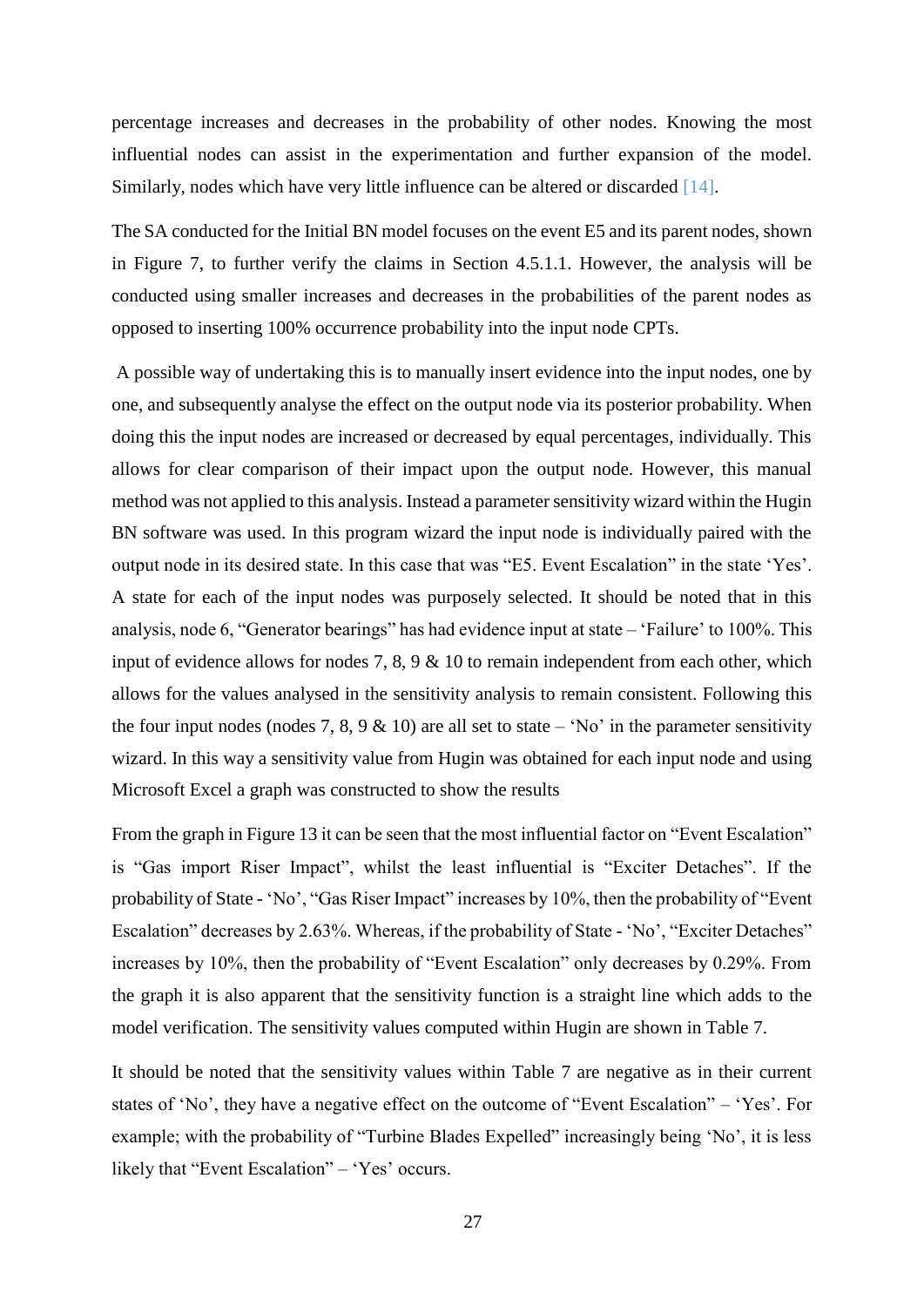

**Figure 13:** Sensitivity Functions for the four input nodes acting upon Event "E5. Event Escalation"

**Table 7:** Sensitivity Values for the four input nodes acting upon Event "E5. Event Escalation"

| <b>Input Node: "State"</b>           | <b>Sensitivity Value</b> |
|--------------------------------------|--------------------------|
| 7. Turbine Blades Expelled: "No"     | $-0.095$                 |
| 8. Exciter Detaches: "No             | $-0.029$                 |
| 9. Gas Import Riser Impact: "No"     | $-0.263$                 |
| 10. HP Flare Drum Shell Impact: "No" | $-0.073$                 |

### 4.5.2 *Verification of the BN Model*

For partial verification of the model, it should satisfy the three axioms stated in Section 3.2.5. Examination of the model in Figures 7 to 12 shows that when evidence is inserted in the form of a component failing or not failing, the posterior probabilities for the final events decrease or increase depending on whether state in question is positive or negative.

Examination of a specific part of the model, in Figure 8, reveals when "turbine Blades Expelled" is set to 100% 'Yes', this produces a revised increase in probability for "Event Escalation" occurring from 25.19% to 35.09%. Figure 9 shows both the change in Figure 8 and "Gas Import Riser Piping Impact" set at 100% 'Yes'. This resulted in a further increase in the potential for "Event Escalation" occurring. Figure 10 shows the changes in Figure 9 plus the "Exciter Detaches" being set to 100% 'Yes', again resulting in an increase for the potential for "Event" Escalation" being of the state 'Yes'. Finally, Figure 11 shows all of the influencing factors on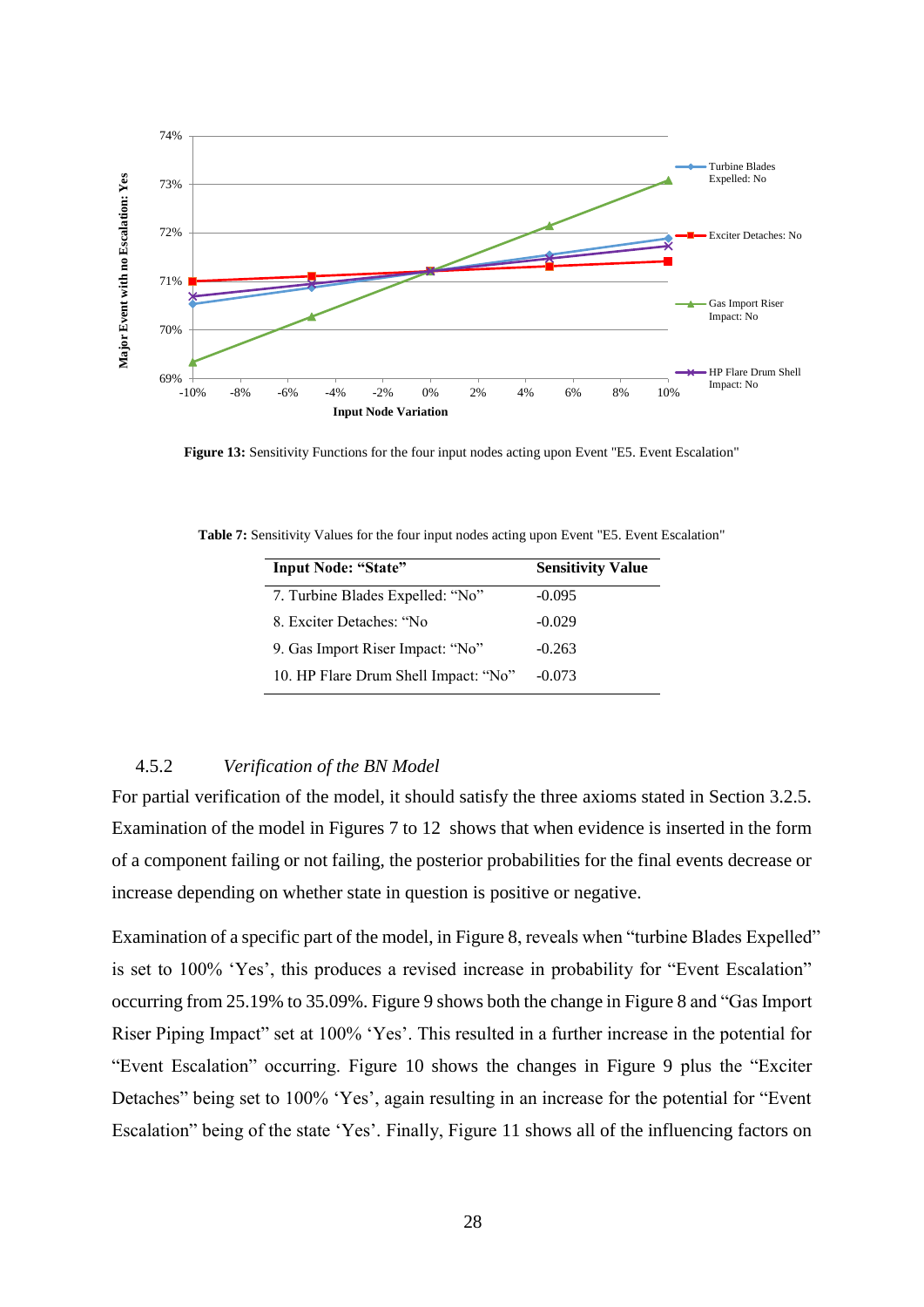"Event Escalation" being set to 100% 'Yes', resulting in yet another increase in the probability of "Event Escalation" occurring from 63.86% to 77.00%.

This exercise of increasing each of the influencing nodes as well as the changes displayed when increasing or decreasing the probability of the initial event occurring satisfies the three axioms stated in Section 3.2.5. Given this, it is possible to state that partial verification can be given to the BN model.

# **5 CONCLUSIONS**

This paper has outlined the Bayesian Network technique that has been used to model the cause and effect relationship of a specific component failure of an electrical generation system, within a module of an offshore platform. It has been stated that offshore systems can be very complex and when coupled with the volume of data required to model failures within these systems, it makes BNs a challenge to model effectively. This synopsis of BNs is in conjunction with research conducted by [33], where they apply BNs to produce a predictive model for Autonomous underwater Vehicle (AUV) loss. They state that the use of BNs to model the failures of AUV missions, under sea ice is particularly appropriate as BNs cope well with indeterminate or probabilistic elements and uncertainty. However, in some cases a lack of reliable data means that some risk assessment models cannot always be applied. With this in mind, the BN model demonstrates that BNs can provide an effective and applicable method of determining the likelihood of various events under uncertainty. The model can be used to investigate various scenarios around the systems and components outlined and to show the beginnings of establishing where attention should be focused within the objective of preventing offshore incidents, as well as having a clear representation of specifically where these accidents can originate from. This method of modelling offshore risk assessment is to be improved upon in future research, by potentially modelling larger areas with several systems and an increased number of components. The purpose of this is to gain a wider understanding of how offshore systems interrelate.

A number of tests were generated to verify the hypotheses of the model by applying the methodology to a case study (See Section 4). The BN model has demonstrated the effect a possible retaining ring failure would have on the electrical generation system, and surround area, of an offshore platform. The levels of fatalities have been omitted from the analysis as the objective of the research was to determine whether it is possible to accurately model equipment failures using BN. This is because the BN model is part of the development of NUI-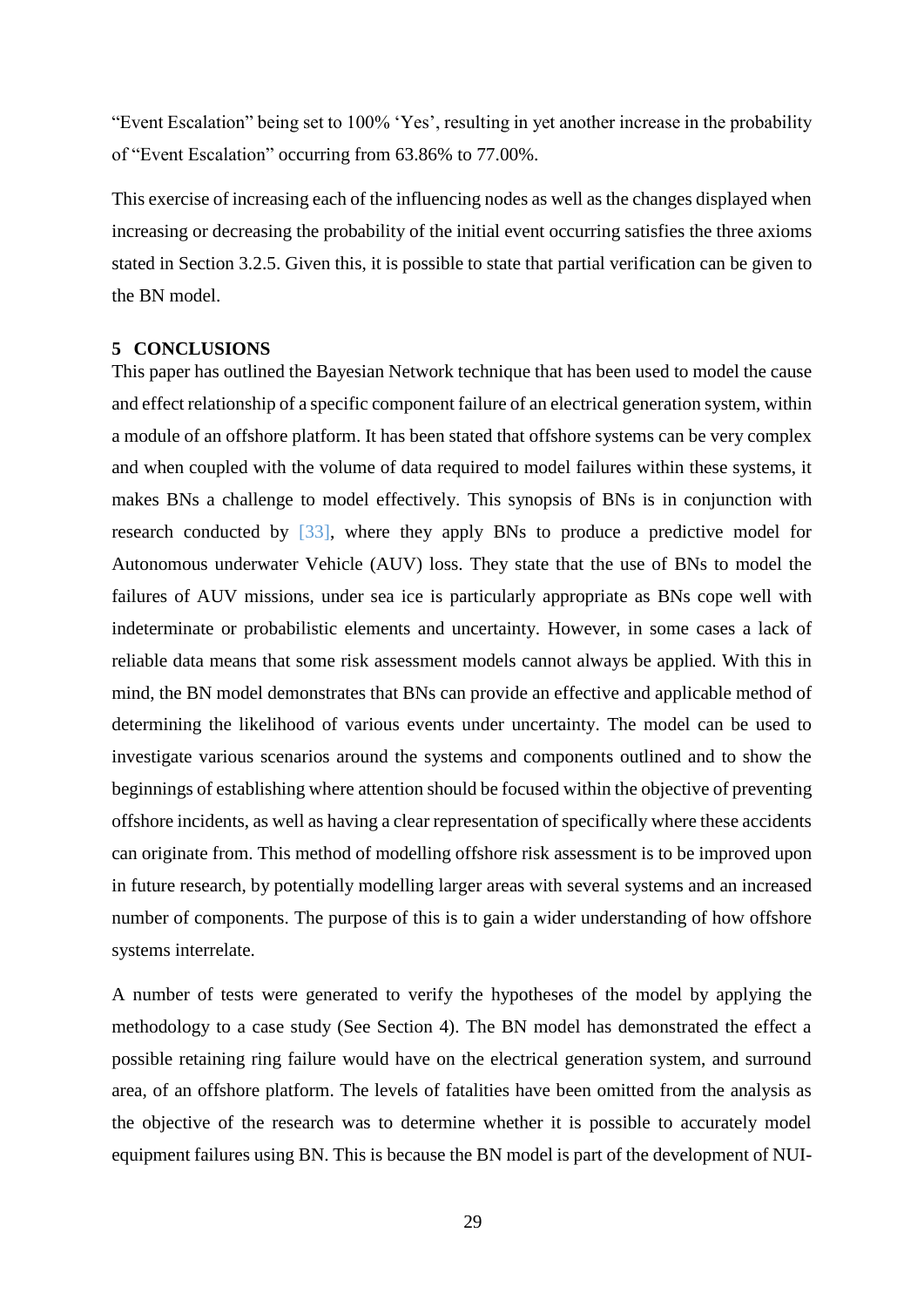Integrity Cases, whereby there is very limited physical human presence on board. Furthermore, the BN was constructed utilising equipment on a manned installation as a further objective of the research is to demonstrate whether it is possible to create a dynamic risk assessment model that will allow for humans to not be continuously present on large installations, but monitor its operations from onshore. Hence, the Initial BN model presented in this work provides a base to expand the research and the BN model to achieve this goal.

In relation to the verification of the model a sensitivity analysis was carried out to determine how responsive the output of the model is to various modifications in the inputs and subsequently verify that the model works as expected. This exercise is vital as it provides an indication to what the most important variables. In addition, inputs can be ranked or weighted in terms of their importance upon the output or final consequences. For example, in the Initial BN model "Gas Import Riser piping Impact" had a much larger effect on the possibility of "Event Escalation". The more advantageous element of conducting SA in BNs is that they take into consideration the chain of events below the input node leading to the output node, which presents a closer approximation to reality.

There are several interesting and relevant possibilities that can be considered and explored with relative ease now that the core structure of an initial model has been constructed. However, before expanding the model it is vital to maintain that it must remain practical and close to reality from the perspective of gathering data and generating results. Continually too many variables which display vague information or increasingly irrelevant effects can diminish the quality of results and findings.

#### **ACKNOWLEGEMENTS**

This research is supported by Liverpool John Moores University and RMRI Plc. Thanks are also given to the EU for its financial support under a European Commission funded project WEASTFLOWS (2011-2016). Thanks are extended to D. Lau and D. Minty of RMRI Consulting Plc., UK for their useful suggestions and comments on the research work.

# **DISCLAIMER**

This paper is the opinion of the authors and does not represent the belief and policy of their employers.

# **REFERENCES**

1. RMRI Plc. RMRI's Asset Integrity Case. Report, RMRI Plc., Manchester, UK, 2011.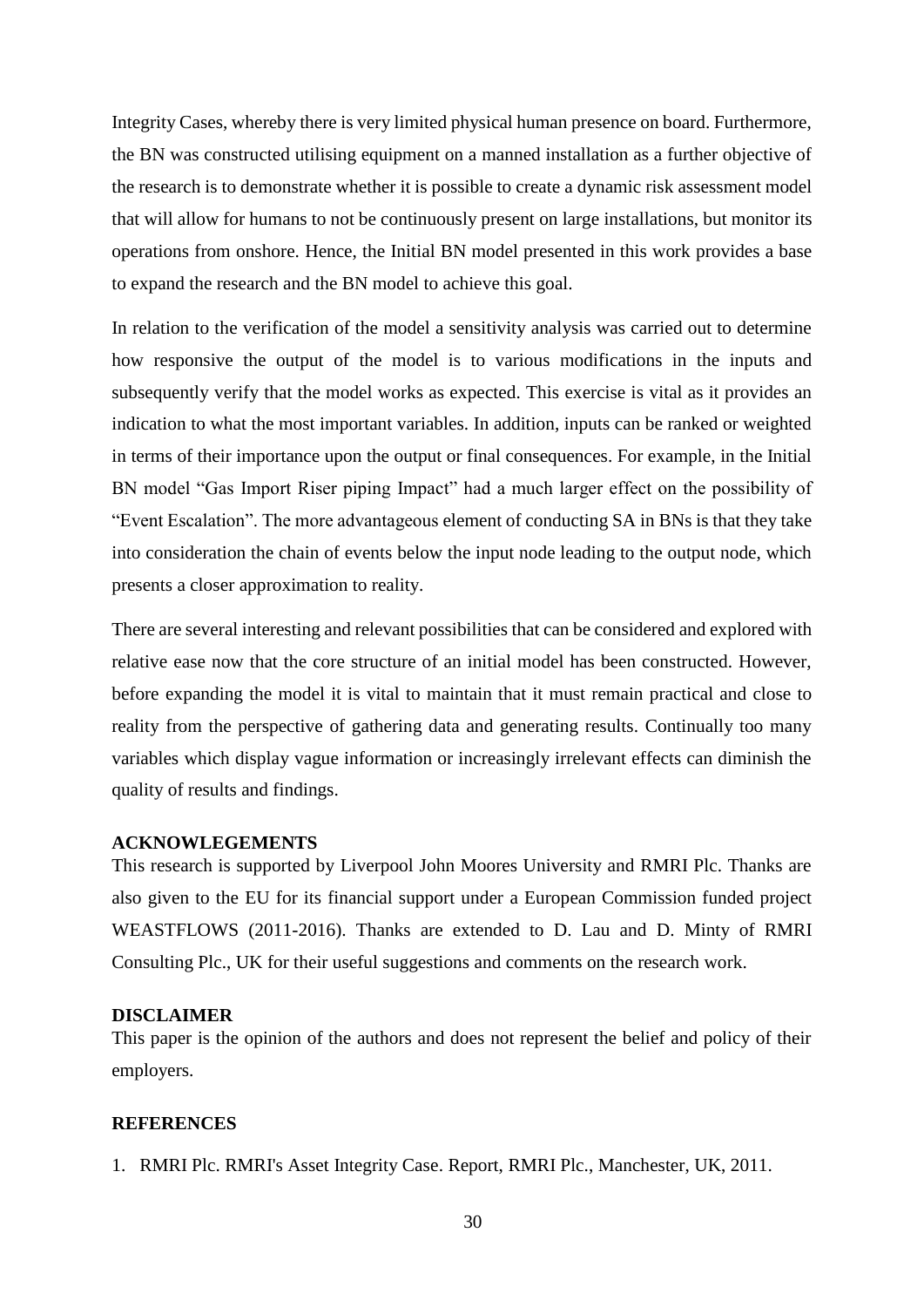- 2. Wang J. Offshore Safety Case Approach and Formal Safety Assessment of Ships. *J. Saf. Res.* 2002*;* 33: 81 - 115.
- 3. Department of Energy. The public inquiry into the Piper Alpha Disaster. Report, Department of Energy, London, UK, 1990.
- 4. HSE. Health and Safety Executive. The offshore installations (safety case) regulations*.* Report, HSE, London, UK, 1992.
- 5. HSE. Health and Safety Executive. A Guide to the Offshore Installations (Safety Case) Regulations 2005. Report, HSE, UK, 2006a
- 6. HSE. Health and Safety Executive. Guidance for Risk Assessment for Offshore Installations. Report, HSE, UK, 2006b
- 7. Cai B. et al. Application of Bayesian Networks in Quantitative Assessment of Subsea Blowout Preventer Operations. *Risk Anal.* 2013*;* 33: 1293 - 1311.
- 8. HSE. Health and Safety Executive. The offshore installations and wells (design and construction, etc.) regulations. Report, HSE, London, UK, 1996
- 9. Auld H. A Safety Case Development Framework. Report, Atomic Weapons Establishment & Defence Science and Technology Laboratory, Bristol, UK, 2013
- 10. Risktec. Safety Case for the Offshore Wind Industry. *RiskWorld*, Autumn 2013, p. 1.
- 11. Cockram T. and Lockwood B. Electronic Safety Case: Challenges and Opportunities. Report, Praxis Critical Systems, UK, 2003
- 12. Khakzad N. Khan F. and Amyotte P. Safety analysis in process facilities: comparison of fault tree and bayesian network approaches. *Reliab. Eng. Syst. Saf.* 2011*;* 96: 925-932.
- 13. Yang X. and Mannan MS. The Development and Application of Dynamic Operational Risk Assessment in Oil/Gas and Chemical Process Industry. *Reliab. Eng. Syst. Saf.* 2010*;* 95: 806 - 815.
- 14. Matellini DB. Wall AD. Jenkinson ID. Wang J. and Pritchard R. Modelling Dwelling Fire Development and Occupancy Escape using Bayesian Network. *Reliab. Eng. Syst. Saf.*. 2013; 114: 75 - 91.
- 15. Jones C. *The 2010 gulf coast oil spill.* BookBoon.com. (2010. Accessed December 2014)
- 16. Eleye-Datubo A. et al. Enabling a powerful Marine and Offshore Decision Support Solution through Bayesian Network Technique. *Risk Anal.* 2006*;* 26: 695 – 721
- 17. Fenton N. and Neil M. *Risk Assessment and Decision Analysis with Bayesian Networks.*  1st ed. Taylor & Francis Group. 2013.
- 18. Bolstad WM. *Introduction to Bayesian Statistics.* 2nd ed. Hoboken, NJ: John Wiley & Sons. 2007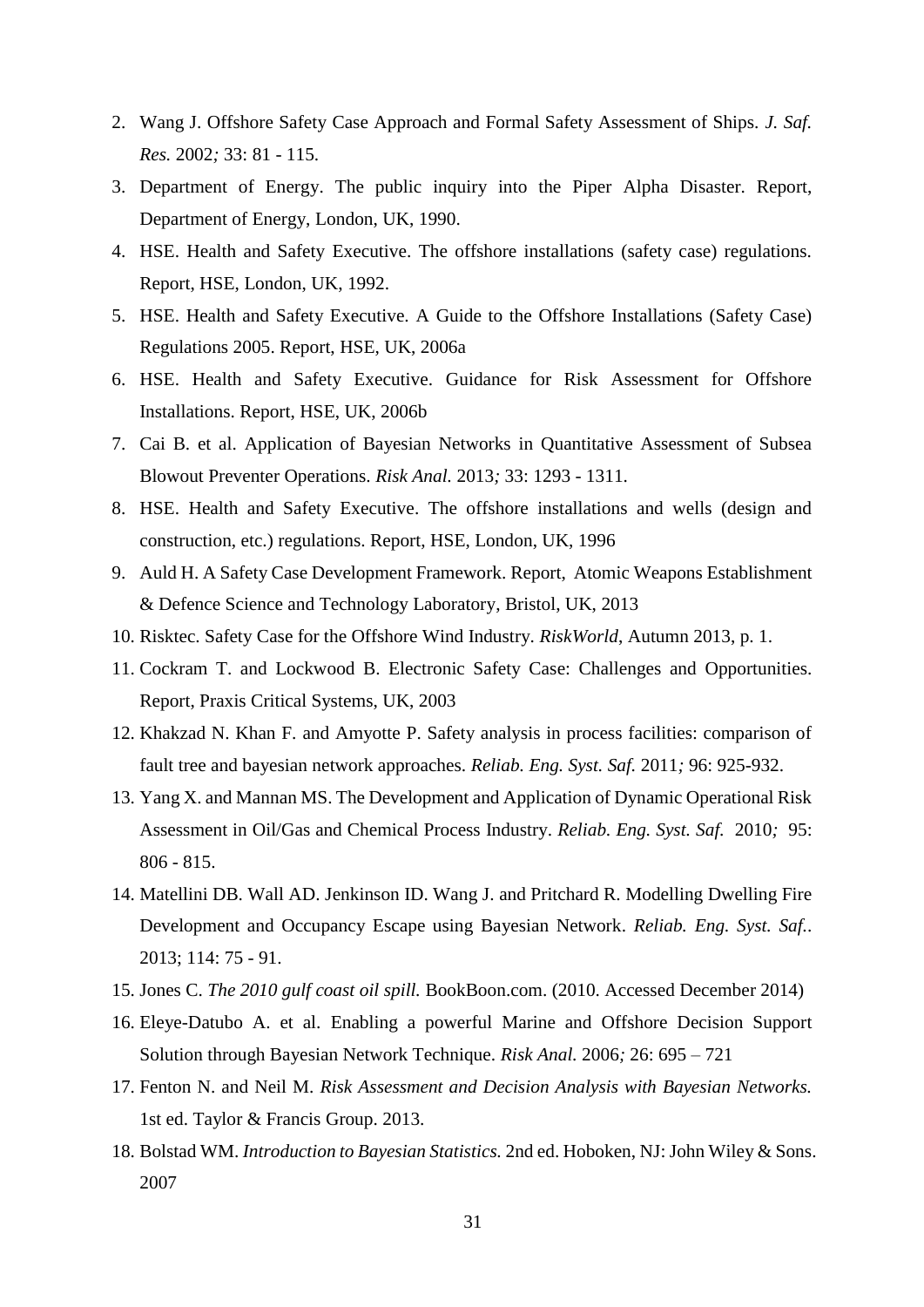- 19. Neapolitan R E. *Learning Bayesian Networks.* New Jersey: Pearson Prentice Hall, 2007
- 20. Wang P. The Limitation of Bayesianism. *Artif. Intell.* 2004*;* 158: 97-106.
- 21. Neil M. Fenton N. and Nielson L. Building Large-scale Bayesian Networks*. The Knowledge Engineering Review, Cambridge University Press, Volume 15,* 2000, p. 257 – 284.
- 22. RMRI Plc. Assessment of Risks Associated with the Alternator Rotor End Cap Disintegration on the Thistle Alpha Platform. Report. Petrofac Facilities Management Ltd, Manchester, UK, 2009.
- 23. U.S. Nuclear Regulatory Commission. Potential Generator Missiles Generator Rotor Retaining Rings. Report. Resolution of Generic Safety Issues, August 2008.
- 24. Zhang H. et al.. Deriving Consistent Pairwise Comparison Matrices in Decision Making Methodologies based on Linear Programming Method. *J. Intell. Fuzzy Syst.* 2014*;* 27: 1977-1989.
- 25. Lin C. and Kou G. Bayesian Revision of the Individual Pair-wise Comparison Matrices under Consensus in AHP-GDM. *Appl. Soft Comput.* 2015*;* 35: 802 - 811.
- 26. Saaty T. *The Analytical Hierarchy Process.* NY: McGraw-Hill Book Co. 1980.
- 27. Merkin B. *Group Choice.* New York: John Wiley & Sons. 1979.
- 28. Saaty T. How to Make a Decision: The Analytical Hierarchy Process. *J. Oper. Res.* 1990*;* 48: 9-26.
- 29. Saaty T. *Fundamentals of Decision Making.* Pittsburgh, PA: RWS Publication. 1994.
- 30. Koczkodaj W. and Szybowski J. Pairwise Comparison Simplified. *Appl. Math. Comput.*  2015; 253: 387-394.
- 31. Donegan H. and Dodd F. A Note on Saaty's Random Indexes. *Math. Comput. Modell.*1991; 15: 135-137.
- 32. Das B. Generating Conditional Probabilities for Bayesian Networks: Easing the Knowledge Acquisition Problem. Report., AUS: Command and Control Division, Edinburgh, Australia, DSTO, 2008
- 33. Brito M. and Griffiths G. A Bayesian Approach for Predicting Risk of Autononous Underwater Vehicle Loss during their Missions. *Reliab. Eng. Syst. Saf.* 2016*;* 146: 55 - 67.